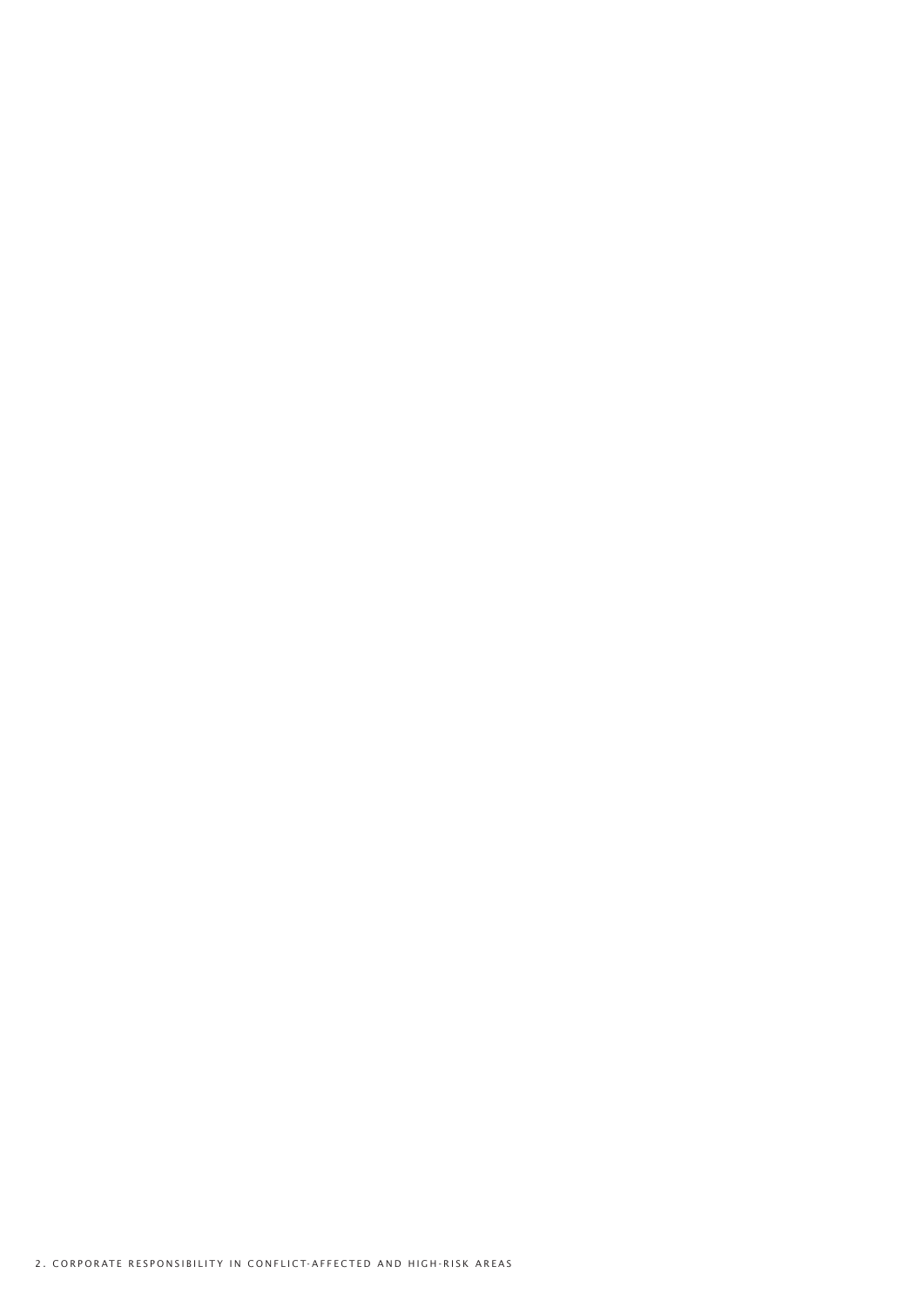# **CONTENTS**

| 3.2.1                                                                          |
|--------------------------------------------------------------------------------|
|                                                                                |
|                                                                                |
|                                                                                |
| 3.2.5 Special initiatives on transparency: EITI, the Dodd-Frank Act and CPI 20 |
|                                                                                |
|                                                                                |
|                                                                                |
|                                                                                |
|                                                                                |
|                                                                                |
|                                                                                |
|                                                                                |
|                                                                                |
|                                                                                |
|                                                                                |
|                                                                                |
|                                                                                |
|                                                                                |
|                                                                                |
|                                                                                |
|                                                                                |
|                                                                                |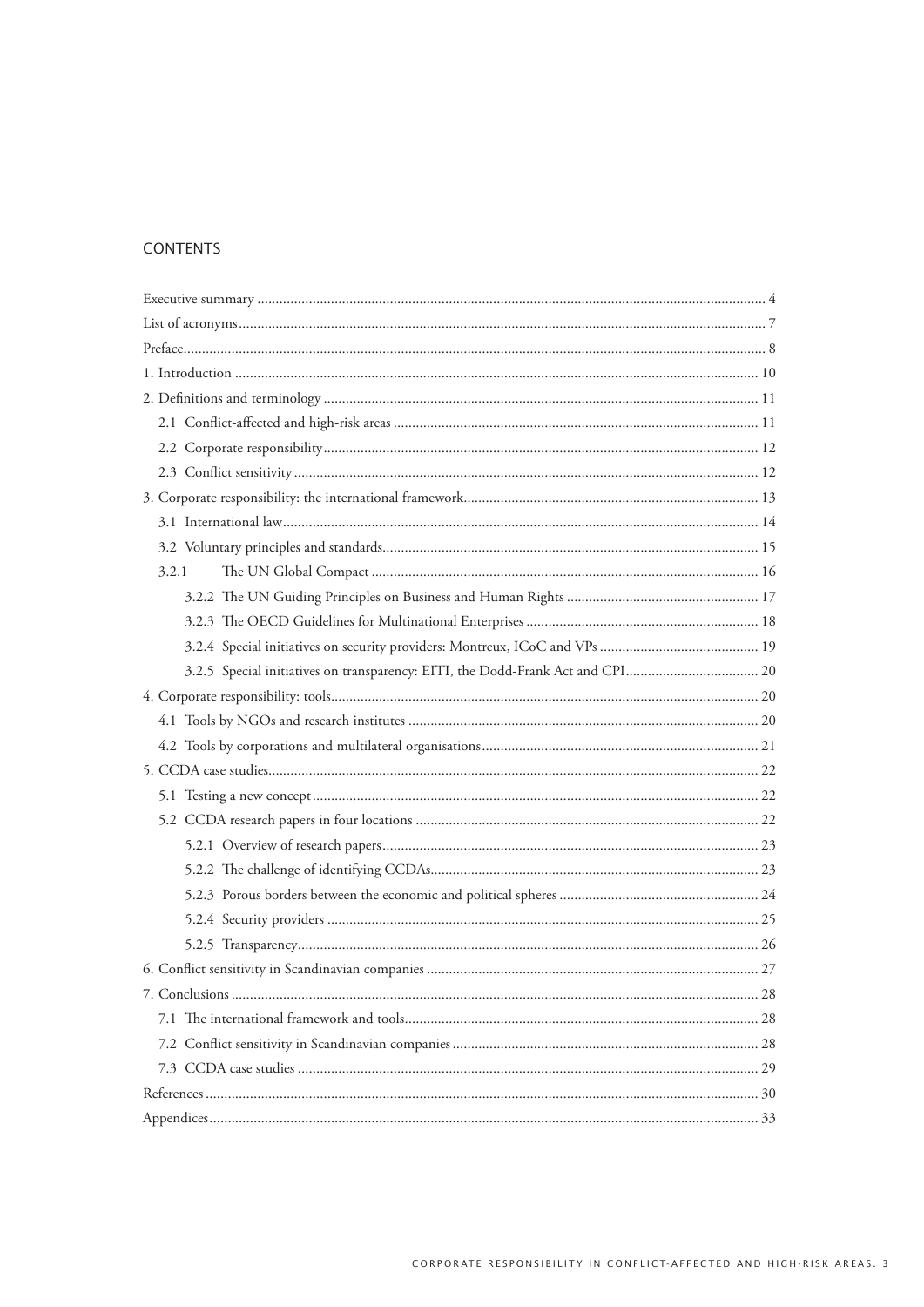#### **BACKGROUND**

Businesses and investors are increasingly expanding operations in new countries as the globalisation continually evolves and integrates new markets – often in conflict-affected areas. Investments in these regions could be a vital stimulus for growth and development, helping pave the way for democratic development in the long term. However, when decisions are based on insufficient or inaccurate information, businesses can also have a negative impact and fuel conflict.

The commercial conflict dependent actor (CCDA) project is implemented by Diakonia (lead agency), the Church of Sweden, the School of Global Studies and the School of Business, Economics and Law at the University of Gothenburg (www.ccda.se). A reference group provided valuable advice for the project and included the International Council of Swedish Industry, Ethix SRI Advisors, Global Engagement Services, Swedwatch, Enact Sustainable Strategies, the Church of Sweden, Swedfund, Sandvik and Atlas Copco. The objective is to develop concepts through case studies and promote tools that encourage and enable the corporate sector to avoid negative impact on conflict and instead strengthen positive impact. The project is funded by the Swedish International Development Cooperation Agency (Sida).

#### the international framework and tools on business and human rights

One of the challenges that the business community is facing arises from growing expectations over corporate responsibility, and the complexity of relevant international standards and tools. The UN Guiding Principles on Business and Human Rights ('the Ruggie principles') from 2011 provide much-needed clarity on the scope of corporate responsibility in relation to human rights, including in conflict-affected and high-risk areas. To address the issue of how this can be translated into corporate decisions and practise, many tools are developed by multilateral organisations, non-governmental organisations and corporations. Despite their differences, most tools aim to assist corporations in identifying, preventing and mitigating potential human rights risks. Tools need to be selected and adapted to each sector, country and unique set of stakeholders. They should be used at various points, both in early stages of start-up and planning as well as merger and acquisition and expansion.

# Case studies on transnational corporations in conflict-affected areas

A commercial conflict dependent actor is defined, for the purpose of this project, as an actor that has based its actions or adjusted them to an armed conflict in such a way as to benefit financially from it. Case studies were commissioned for the Democratic Republic of the Congo (DRC), Myanmar, Colombia and the occupied Palestinian territory (oPt). The case studies analyse transnational corporations (TNCs) in the beverage industry, the energy and mining sector, and special economic zones and their impact on conflicts.

The DRC paper analyses the interaction between the Heineken Group's subsidiary in the DRC and three security providers: rebel groups, private security companies and state security forces. The paper on Myanmar explores the relationship between the French energy company Total and Myanmar state actors. The author of the Colombia paper focus on the impact of the mining companies Anglogold Ashanti and Continental Gold on local communities. Finally, the papers on the oPt analyse an economic zone and the system of tunnels connecting the oPt with external markets.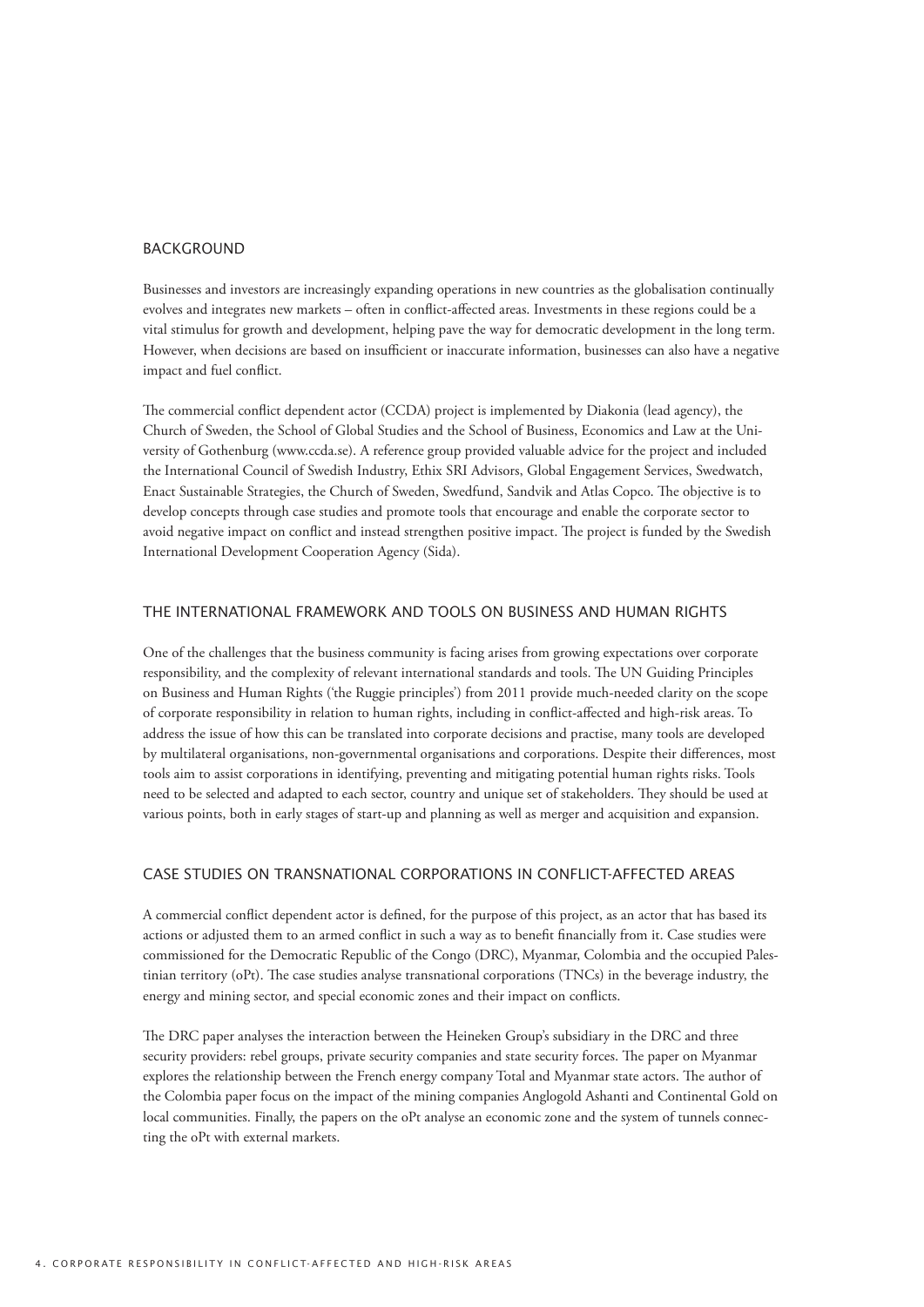#### Conflict sensitivity in Scandinavian companies

A study on conflict sensitivity in Scandinavian companies was commissioned to contribute learning from the perspective of headquarters structures and decision-making processes. The study reviews the knowledge level among Scandinavian companies in the area of conflict sensitivity, ie. company managers' and staff's understanding of the full range of impact of business operations in conflict-affected states.

The study reveals that the knowledge of the international framework on corporate responsibility varies significantly among companies. Most do not conduct separate human rights risk assessments, but state that human rights are included in normal procedures and routines. Some negative impacts cited by the interviewees include interaction with corrupt business partners and difficulties in sustaining training programmes of staff due to high staff turnover. On the other hand, positive impacts included companies which invested in employment of former combatants in post-conflict situations and the recruitment of a mixed workforce.

## **CONCLUSIONS**

#### **International framework and tools**

*• Critical to raise awareness of the wider legal implications for companies active in areas of armed conflict.* Whereas international law applies to states, companies must be aware that international humanitarian law applies, in addition to international human rights law, in situations of armed conflicts.

*• Need to facilitate overview of tools for corporate responsibility.* While the UN Guiding Principles provide clarity on what corporate responsibility is, there is still a need to provide the same clarity on how this can be translated into practice.

#### **Conflict sensitivity in Scandinavian companies**

*• Challenges remain to find appropriate ways to share experience on sensitive issues.* Companies are uncomfortable with sharing valuable experience on corporate responsibility, often due to unfamiliarity with the international framework and issues of sensitivity.

#### **Case studies**

*• Increased transparency is key for building mutual trust between businesses and local stakeholders.* The relevance of transparency issues is as important in the general context of TNCs globally as it is in conflict-affected areas specifically. The lack of adequate transparency, such as country-by-country reporting, deprives people of the means for demanding accountability from both states and TNCs.

*• Corporate responsibility may not be realistic in certain extreme situations.* In cases of military rule or areas controlled by rebel groups, as the cases of Myanmar and the DRC illustrate, the question arises whether responsible business practice to any meaningful extent is possible. Some argue that investments in such situations are impossible without (being perceived to be) legitimising one of the conflict parties.

• Check the track-record of potential partners in more than one country. A company may have a good reputation and track-record in one country, but violate established international standards in another. It is therefore crucial to verify a prospective national business partner's track-record on a global level.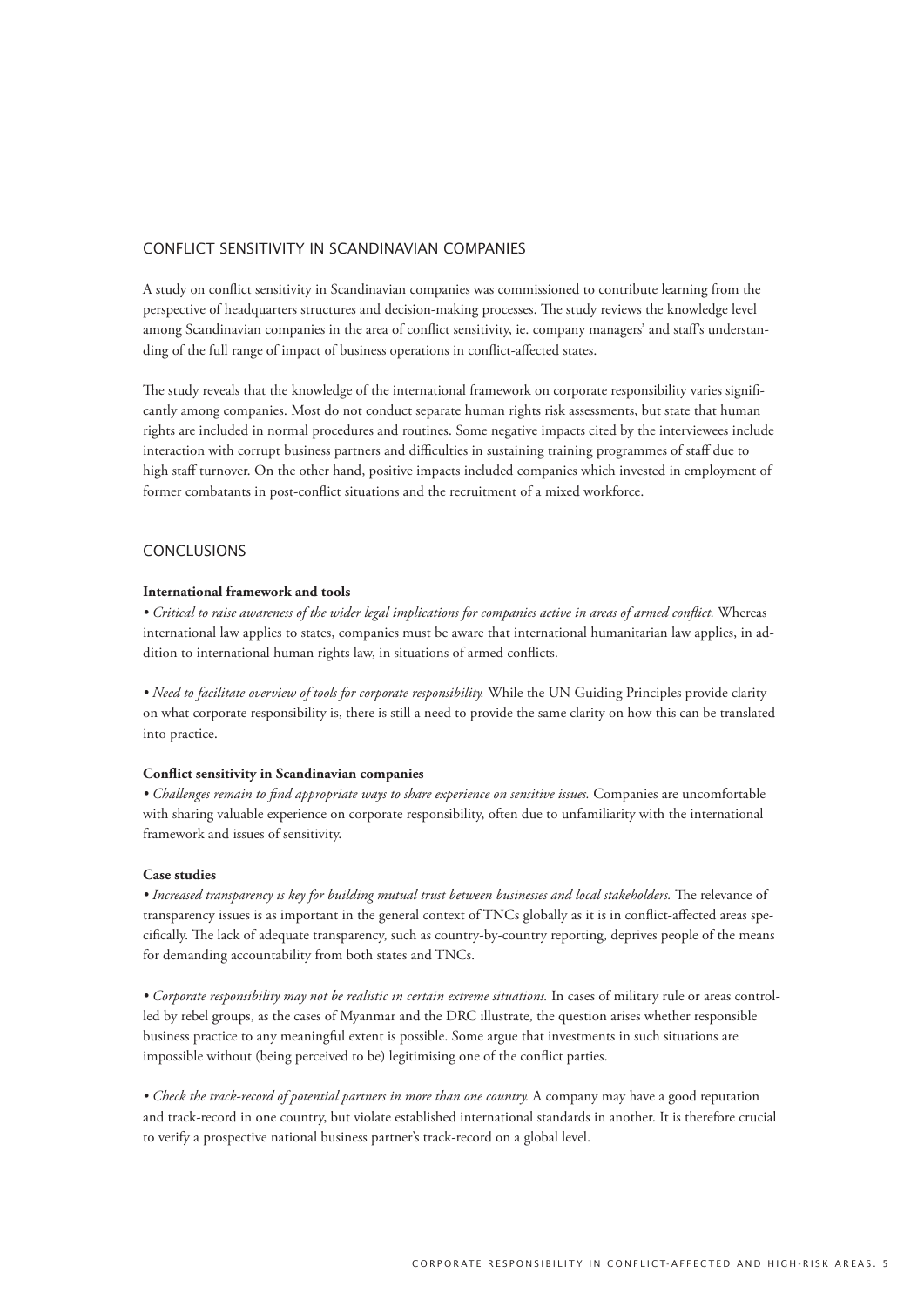· Need for more inter-sectorial dialogue between businesses, civil society and governments. The challenges encountered in conflict-affected areas are similar for the business and the development communities, despite their different objectives. While businesses and investors provide much-needed capital and boost job creation, the development community has built a broad network among local stakeholders. Finding a common language is critical in order to benefit from each other's comparative advantages.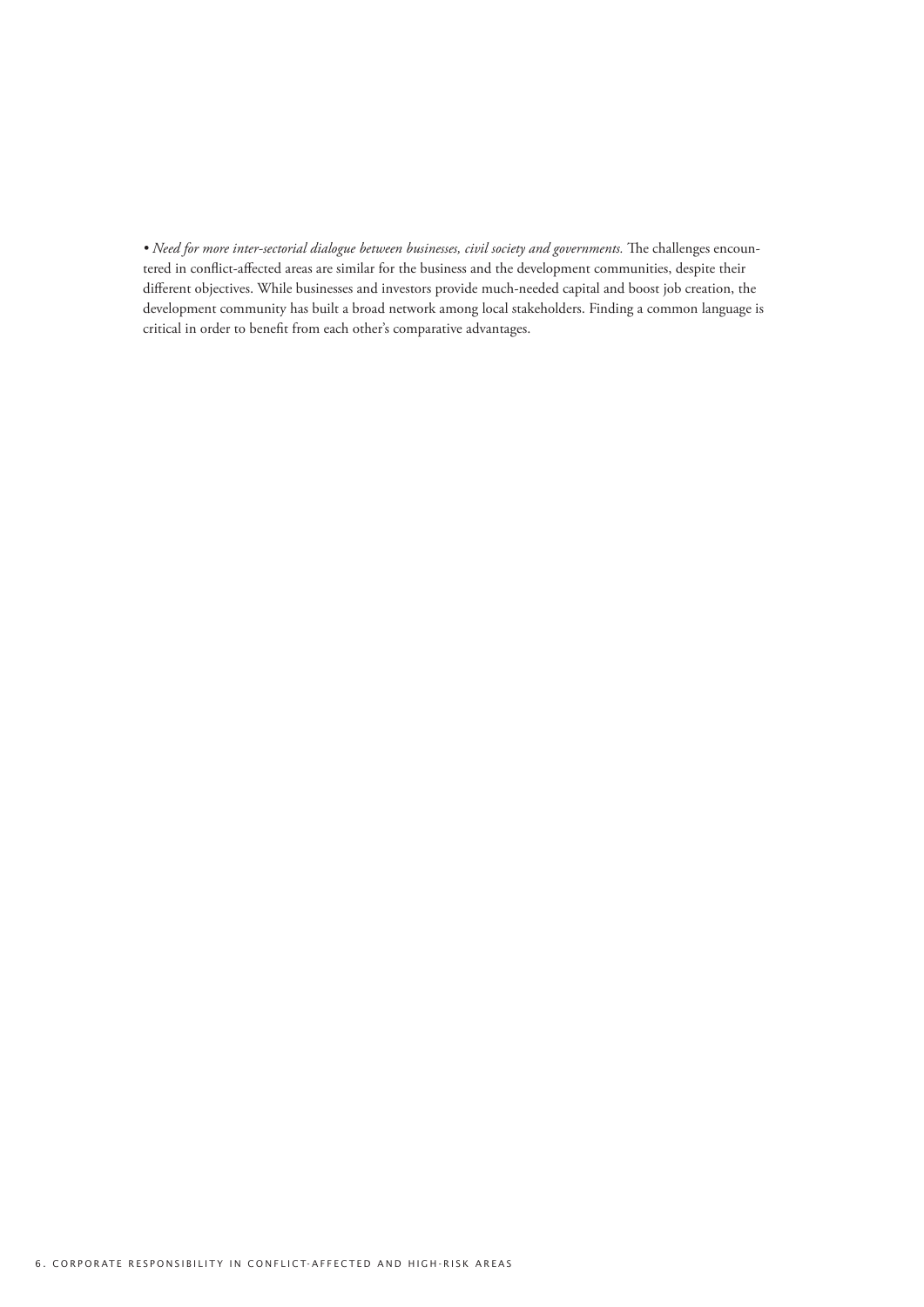# List of acronyms

| <b>BLIHR</b>      | Business Leaders Initiative on Human Rights                          |
|-------------------|----------------------------------------------------------------------|
| <b>BRICS</b>      | Brazil, Russia, India, China and South Africa                        |
| CCDA              | Commercial conflict dependent actor                                  |
| CDA               | Collaborative for Development Action                                 |
| CEP               | Corporate Engagement Program                                         |
| <b>CPI</b>        | Corruption Perception Index                                          |
| <b>CSR</b>        | Corporate social responsibility                                      |
| DIHR              | Danish Institute for Human Rights                                    |
| DNH               | Do no harm                                                           |
| DRC               | Democratic Republic of the Congo                                     |
| EITI              | Extractive Industries Transparency Initiative                        |
| ESG               | Environmental, social and governance                                 |
| HLF               | High Level Forum on Aid Effectiveness                                |
| HRCA              | Human Rights Compliance Assessment                                   |
| IBLF              | International Business Leaders Forum                                 |
| <b>ICCPR</b>      | International Covenant on Civil and Political Rights                 |
| <b>ICESCR</b>     | International Covenant on Economic, Social and Cultural Rights       |
| IC <sub>o</sub> C | International Code of Conduct for Private Security Service Providers |
| ICRC              | International Committee of the Red Cross                             |
| IE                | Industrial estates                                                   |
| IFC               | International Finance Corporation                                    |
| IHL               | International humanitarian law                                       |
| IHRL              | International human rights law                                       |
| <b>ILO</b>        | International Labour Organization                                    |
| KPCS              | Kimberley Process Certification Scheme                               |
| MNE               | Multinational enterprise                                             |
| MOGE              | Myanma Oil and Gas Enterprise                                        |
| NCP <sub>s</sub>  | National Contact Points                                              |
| NGO               | Non-governmental organisation                                        |
| OECD              | Organisation for Economic Co-operation and Development               |
| <b>OHCHR</b>      | Office of the High Commissioner for Human Rights (UN)                |
| oPt               | occupied Palestinian territory                                       |
| PMSCs             | Private military and security companies                              |
| <b>PSC</b>        | Private security companies                                           |
| sBCC              | The swisspeace Business Conflict Check                               |
| Sida              | Swedish International Development Cooperation Agency                 |
| TI                | Transparency International                                           |
| TNCs              | Transnational corporations                                           |
| <b>UDHR</b>       | Universal Declaration of Human Rights (UN)                           |
| UN                | United Nations                                                       |
| <b>UNGC</b>       | United Nations Global Compact                                        |
| <b>VPs</b>        | Voluntary Principles on Security and Human Rights                    |
|                   |                                                                      |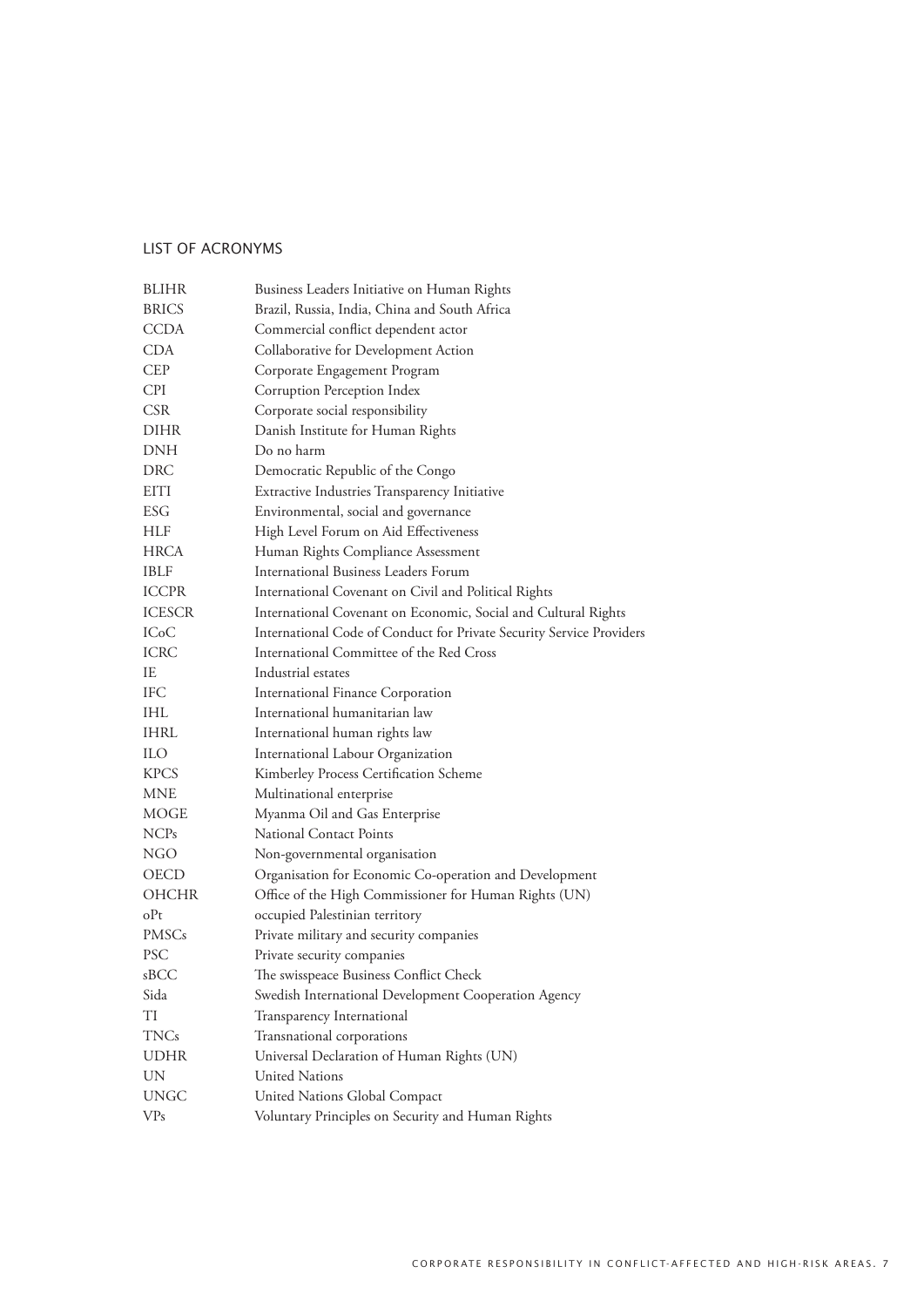#### **PREFACE**

Businesses are increasingly investing and expanding operations in new countries as the globalization of the world economy continually evolves and integrates new markets, often in conflict-affected regions. Such investments could be a vital stimulus for growth and development, helping pave the way for democratic development over the long term. However, when decisions are based on insufficient or inaccurate information, businesses can also have a negative impact on communities, fuelling tensions and exacerbating root-causes of conflict. Increasing awareness about human rights violations committed by companies as a result of consumers' growing interest in the ethical dimensions of the production chain, as well as the rapid development of information technology, have created a momentum and an opportunity for inter-sectorial dialogue on responsible and conflictsensitive business practice. Whether from the perspective of a corporation, a non-governmental organisation (NGO) or a government agency, they must all respond to the same multifaceted challenges when engaging in complex conflict and post-conflict environments.

In the two decades following the end of the Cold War, there was a sharp rise in the number of peace agreements signed across the world to end civil wars. However, about half of all those peace agreements broke down within five years. The reasons for this are varied, but many stem from not properly understanding conflicts and their root-causes. Addressing the challenges of war and its aftermath is a daunting task, but the international community is responding in various different ways. The work on corporate responsibility in conflict-affected and high-risk areas is an example of this and the focus of this report.

The Commercial conflict dependent actor project is a joint initiative implemented by Diakonia (lead agency), the Church of Sweden, the School of Global Studies and the School of Business, Economics and Law at the University of Gothenburg. The objective of the project is to develop concepts and promote tools that encourage and enable the corporate sector to avoid reinforcing negative impact on conflict and instead strengthen positive impact. Key outputs of the project include a research component, field consultations and an international conference for sharing lessons learned. The project aims at both enhancing our shared understanding of business and human rights globally through case studies and at the same time point to practical tools for operational guidance to businesses which can facilitate improved corporate impact in host states.

A reference group, gathering expertise from a variety of different perspectives from the private sector, development organisations and academia, supports the project to ensure the overall focus and outputs remain relevant. The following entities have participated at different stages in the reference group: the International Council of Swedish Industry, Ethix SRI Advisors, Global Engagement Services, Swedwatch, Enact Sustainable Strategies, the Church of Sweden, Swedfund, Sandvik and Atlas Copco. The participating institutions and individuals in the reference group have generously shared their time and expertise which have enriched many of the key outputs of the project. However, the responsibility for the content of this report and the overall project rests with the project partners. It is funded by the Swedish International Development Cooperation Agency (Sida) and is being implemented from 2012 to 2013. The primary target group is the Swedish corporate sector with operations, or plans to start up operations, in conflict-affected regions. We hope that other national and transnational corporations (TNCs), government agencies and development actors can benefit from the project's findings as well.

The CCDA Project Team consisted of Niklas Hansson (Project Manager), Joakim Wolfeil (Policy Advisor on Conflict and Justice), Carl-Henrik Jacobsson (Policy Advisor), Åsa Beckius (Project Officer) and Anna Åkerlund (Advisor on Conflict and Justice) at Diakonia. Together with Diakonia, Ola Olsson (School of Business, Economics and Law at the University of Gothenburg), Maria Baaz Eriksson (School of Global Studies at the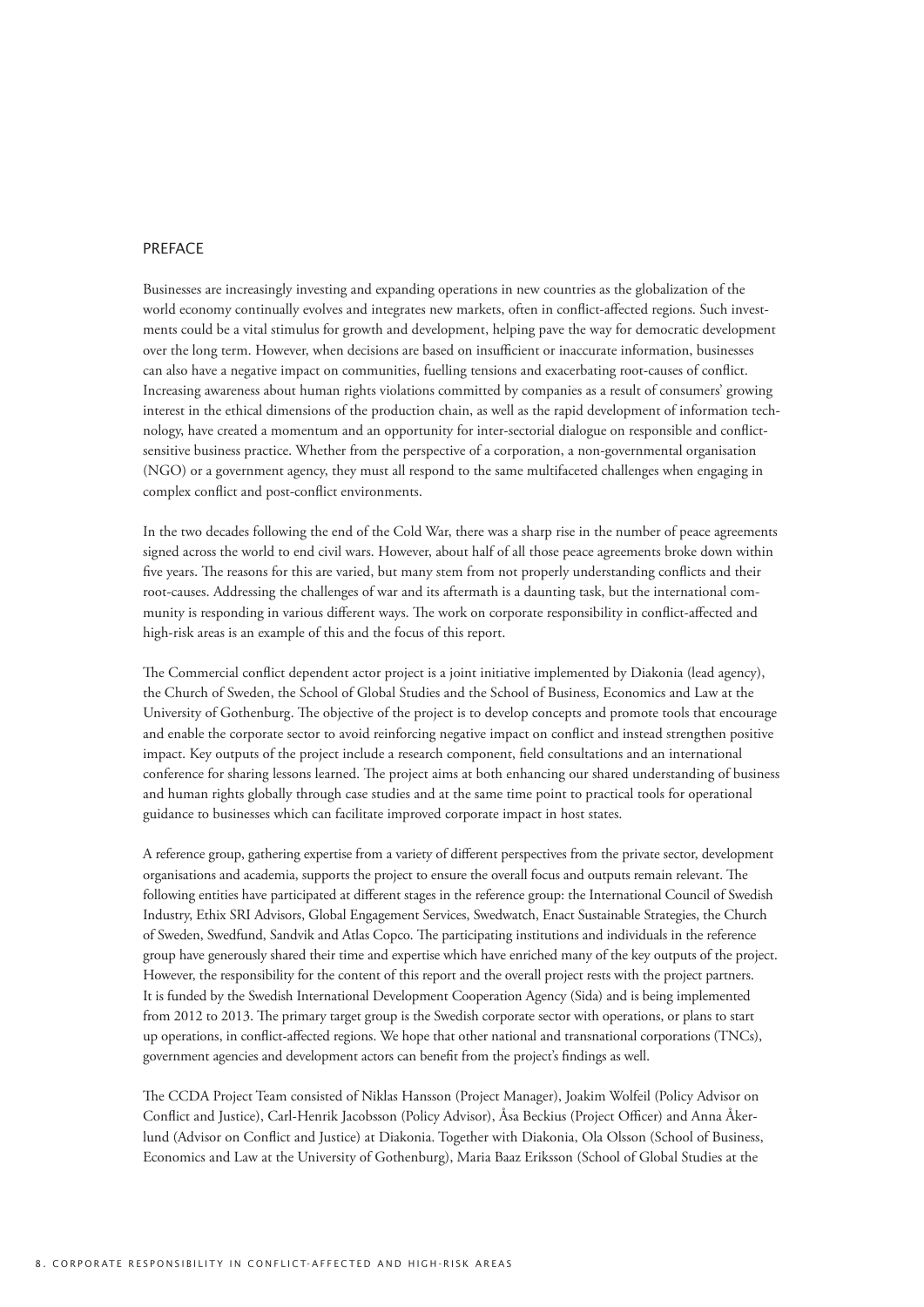University of Gothenburg), Peter Sjöberg and Henrik Fröjmark (the Church of Sweden) made up the Project Steering Group and provided critical guidance and advice throughout the project cycle. Erik Fredriksson and Carolina Kihlström (interns at Diakonia), and Théo Jaekel (Swedwatch) contributed with valuable background research to this report.

#### **DISCLAIMER**

This publication has been produced with the assistance from the Swedish International Development Cooperation Agency (Sida). Sida has, however, not participated in the commissioning of this report and cannot be held responsible for its content.

## 1. Introduction

*Conduct a 'conflict risk and impact assessment' prior to investing and starting operations. This should complement, and not replace, human rights, environmental and social impact assessment processes.* 

– UN Global Compact, 20101

Companies in the extractive industry, arms manufacturers and security providers are at the forefront of business operations in conflict-affected regions. This report addresses not only these sectors but seeks to gather lessons learned with relevance for businesses more broadly. Investment, job creation and associated infrastructure projects may stimulate local economies and pave the way for an improved overall investment climate. But wrong decisions by transnational corporations and businesses risk having an adverse effect on conflict-prone countries by reinforcing societal tensions and increasing the risk for continued or escalated conflict.

The Fourth High Level Forum on Aid Effectiveness (HLF-4),<sup>2</sup> held in Busan in 2011, marks a turning point away from discussing common challenges for aid effectiveness in a limited group of traditional donors towards including both developed and developing nations. Most importantly for our discussion, it engages emerging economies (including the BRICS countries<sup>3</sup>) and private investors. Furthermore, the HLF-4 achieved a consensus for a 'New Deal for Engagement in Fragile States', an international initiative supported by more than 40 countries and organisations for new and holistic approaches in situations of conflict and fragility. This illustrates a growing awareness of the fact that the business and the development communities are increasingly finding themselves in the same areas of the world. Although their objectives are very different, they are confronting surprisingly similar challenges and could potentially benefit from each other's comparative advantages.

The purpose of this report is to serve as background material for a conference on this topic to be held in Stockholm in November 2013. It will also be available at the project website www.ccda.se. The aim of the report is to provide some clarification on corporate responsibility and other terms, to point to some of the challenges and contested issues, highlight some lessons learned and conclusions reached from the case studies as well as draw attention to some of the tools used to adapt business practice to complex environments. Consequently, it is not the intention of the report to summarise all international standards, tools and research on this vast topic, but rather in a more selective manner exemplify and highlight key developments and existing tools for companies and others to take on and explore further, based on their particular needs.

<sup>&</sup>lt;sup>1</sup> United Nations Global Compact (2010) *Guidance on responsible business in conflict-affected and high-risk areas: a 2 resource for companies and investors, p. 11.<br><sup>2</sup> The three preceding High Level Forums on Aid Effecti*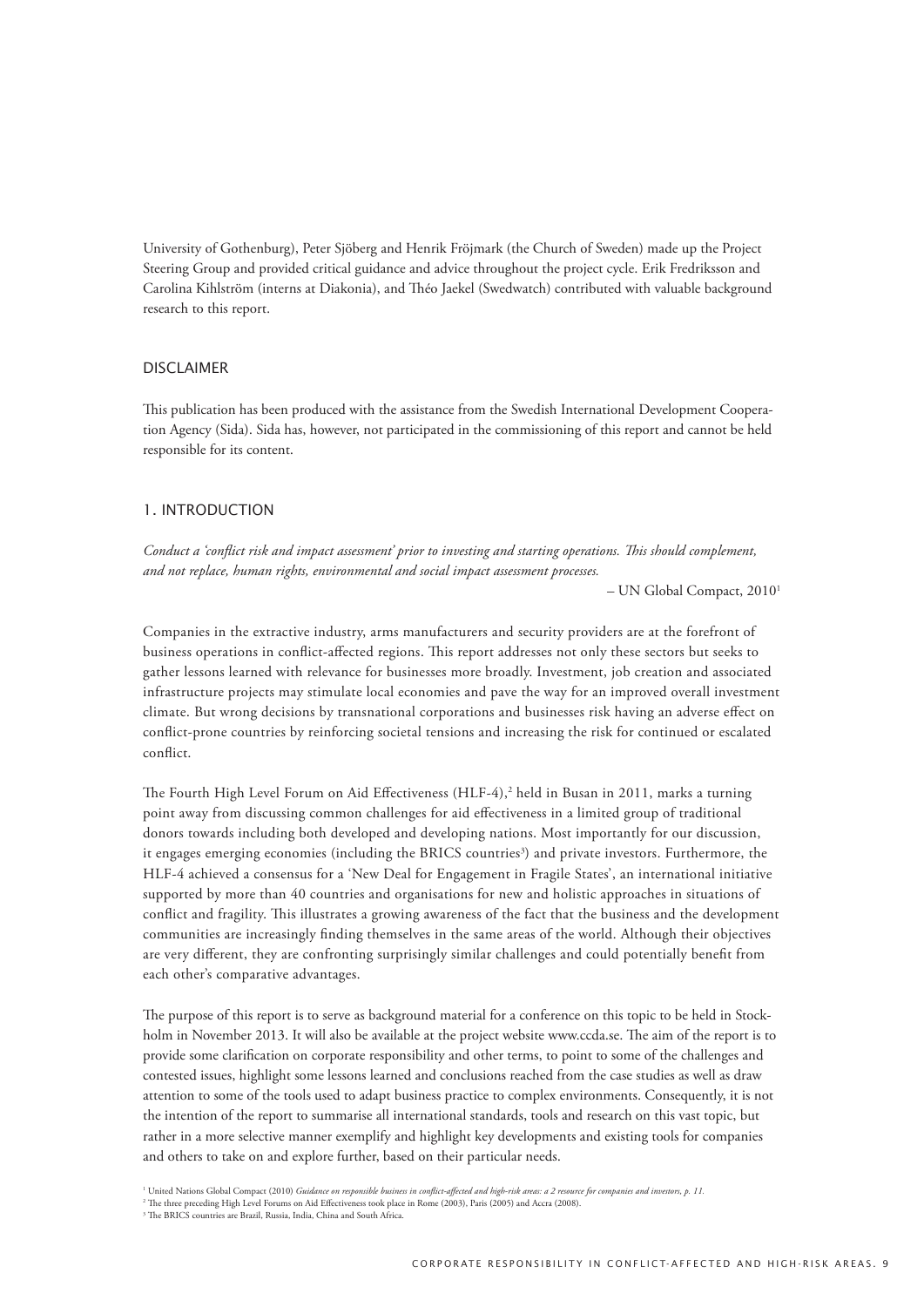Chapter 2 briefly introduces some of the terminology used in the report to provide clarity and consistency throughout the report. The international framework, international law and voluntary standards form the subject of chapter 3. Building on the international framework, chapter 4 reviews some of the tools on corporate responsibility used today. The report then continues, in chapter 5, to summarise some of the findings in the research component of the CCDA project, with case studies from four locations. Whereas these case studies focus on non-Swedish international corporations' operations in conflict-affected regions, chapter 6 highlights findings from a study on conflict sensitivity in Scandinavian companies from the perspective of headquarter structures and decision-making processes. Finally, chapter 7 offers a number of conclusions from the overall findings of the CCDA project.

## 2. Definitions and terminology

## 2.1 Conflict-affected and high-risk areas

This report does not intend to discuss at length the abundance of definitions in this area as this could be the subject of a report on its own. Nevertheless, it is reasonable to provide some clarity on what we actually mean when using terms such as high-risk areas and corporate responsibility, both which will be used throughout the report. There are a large number of terms and concepts used among corporations, international financial institutions, multilateral organisations, donor agencies and civil society organisations to describe quite similar phenomena. Common terms which have come to denote similar ideas include conflict and post-conflict situations, conflict-prone states, fragile states, failed states, weak governance zones, transition countries, complex environments and conflict-affected and high-risk areas. We shall use the latter term, conflict-affected and highrisk areas, to describe the contextual environments in which business enterprises are establishing or expanding operations, and which is the subject of this report. The United Nations defines conflict-affected and high-risk areas as situations in which the following conditions often prevail:

*human rights violations; presence of an illegitimate or unrepresentative government; lack of equal economic and social opportunity; systematic discrimination against parts of the population; lack of political participation; poor management of revenues, including from natural resources; endemic corruption; and chronic poverty with associated heightened risks and responsibilities.<sup>4</sup>*

The literature, policies and tools on corporate responsibility in high-risk areas frequently make reference to many of these terms, often interchangeably. Although they may be defined by slightly different criteria, the above definition captures many of the core features found in the other terms. The definition is also framed from the perspective of the role of corporations and investors, which, again, is the purpose of this report.

The important thing here is the last part of the above definition, namely that the overall environment of human rights abuse, lack of government capacity and political participation, and endemic corruption exposes businesses and investors *to heightened risks and responsibilities* – physical, operational, financial and reputational risks. Some of these will be exemplified in the case studies. Furthermore, it is important to point out that there is no universally accepted and static list of countries and territories defined as conflict-affected and high-risk areas, as all these contexts evolve and change character continually and often rapidly. It may nevertheless be useful to know that there are initiatives that attempt to identify the world's countries in armed conflicts. The Uppsala Conflict Data Program (UCDP) at Uppsala University is one such source which is well-established internationally and is

4 United Nations Global Compact and PRI (2010) Guidance on responsible business in conflict-affected and high-risk areas: a resource for companies and investors, p. 6.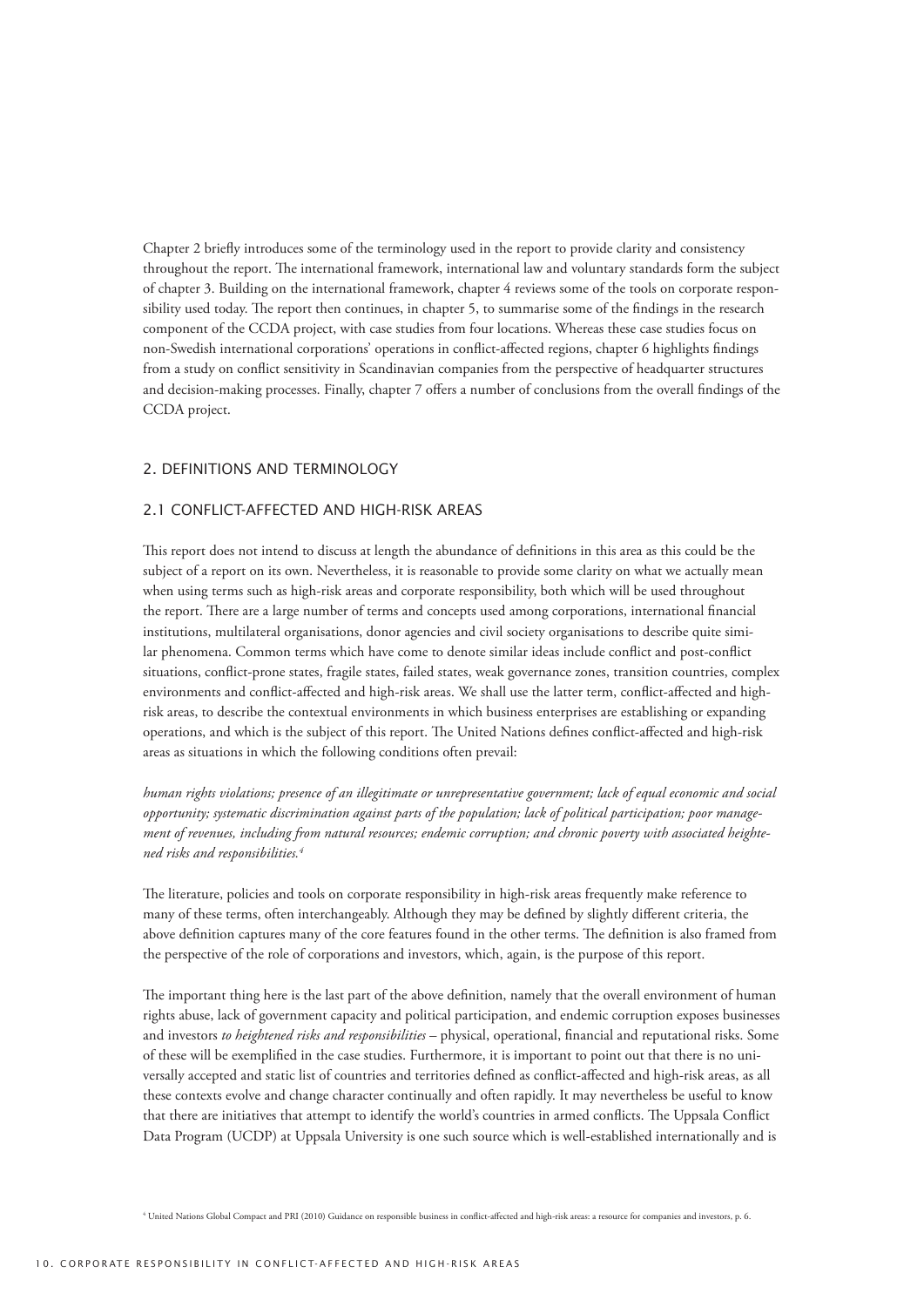continually updated.<sup>5</sup> The Institute for Economics and Peace has established a Global Peace Index, which measures the state of peace in 162 countries. It is a user-friendly platform of information gathering data on the level of internal conflicts, criminality, refugees, terrorism, military expenditures and many other areas.<sup>6</sup> International Crisis Group is another source of information tracking developments in many of the world's most complex and challenging environments and fragile states.7

## 2.2 Corporate responsibility

'Corporate responsibility' is the central term and the focus of this report and the overall CCDA project. Corporate responsibility is partly the result of growing consumer awareness and demands for more ethical business practices worldwide, including in developing countries and conflict-affected areas. Like the previous example, many terms are in use to describe essentially very similar ideas. Some of the most commonly used terms, in addition to corporate responsibility, are corporate social responsibility (CSR); corporate sustainability; corporate citizenship; environmental, social and corporate governance (ESG); sustainable business; responsible business; green business; and socially responsible investing. Some of these are more limited in scope (such as green business) whereas others tend to encompass a broader spectrum of issues (such as corporate responsibility and ESG). We shall return to this when discussing some of the elements of the international framework on corporate responsibility. For the purpose of this report we use the United Nations' definition of corporate responsibility:

*A company's delivery of long-term value in financial, social, environmental and ethical terms. It covers all principles and issue areas of the Global Compact. The terms 'corporate sustainability', 'corporate responsibility' and 'sustainability' are used interchangeably.<sup>8</sup>*

As stated in the definition, the term incorporates all elements of the UN Global Compact (which is discussed further in chapter 3.2.1) and includes a company's impact in the areas of the environment, human rights, anti-corruption and labour issues. There is no universally accepted definition, and for different companies and organisations it can mean slightly different things. However, they all essentially refer to a company's wider impact on society whether one takes a limited or a broad approach. In addition to this definition, the UN Guiding Principles on Business and Human rights, also discussed below, try to define the parameters in greater detail of what should be understood as corporate responsibility.

#### 2.3 CONFLICT SENSITIVITY

*While the development assistance arena may seem far removed from that of business, the issues that arise when managing a development project and an investment project can be surprising [sic] similar. - Rights-Compatible Grievance Mechanisms. A Guidance Tool for Companies and Their Stakeholders, Harvard University.<sup>9</sup>*

The international development community (including both the development and the humanitarian sectors) has made great strides in the last two decades to develop and refine methods to better adapt international development cooperation in the world's most challenging environments. The fundamental assumption is that all

<sup>5</sup> http://www.pcr.uu.se/research/UCDP/. The UCDP site contains an easily accessible database of the world's countries and territories in armed conflict, as well as background information and definitions.

<sup>6</sup> http://www.visionofhumanity.org.

<sup>7</sup> http://www.crisisgroup.org/en.aspx. Their monthly CrisisWatch bulletin provides regular updates on situations of conflict or potential conflict for international organisations, ں<br>esses and media

<sup>8</sup> UN Global Compact (2011) *Annual review of business policies and actions to advance sustainability, p. 2*

<sup>9</sup> Harvard University (2008) Rights-Compatible Grievance Mechanisms. A Guidance Tool for Companies and Their Stakeholders, p. 8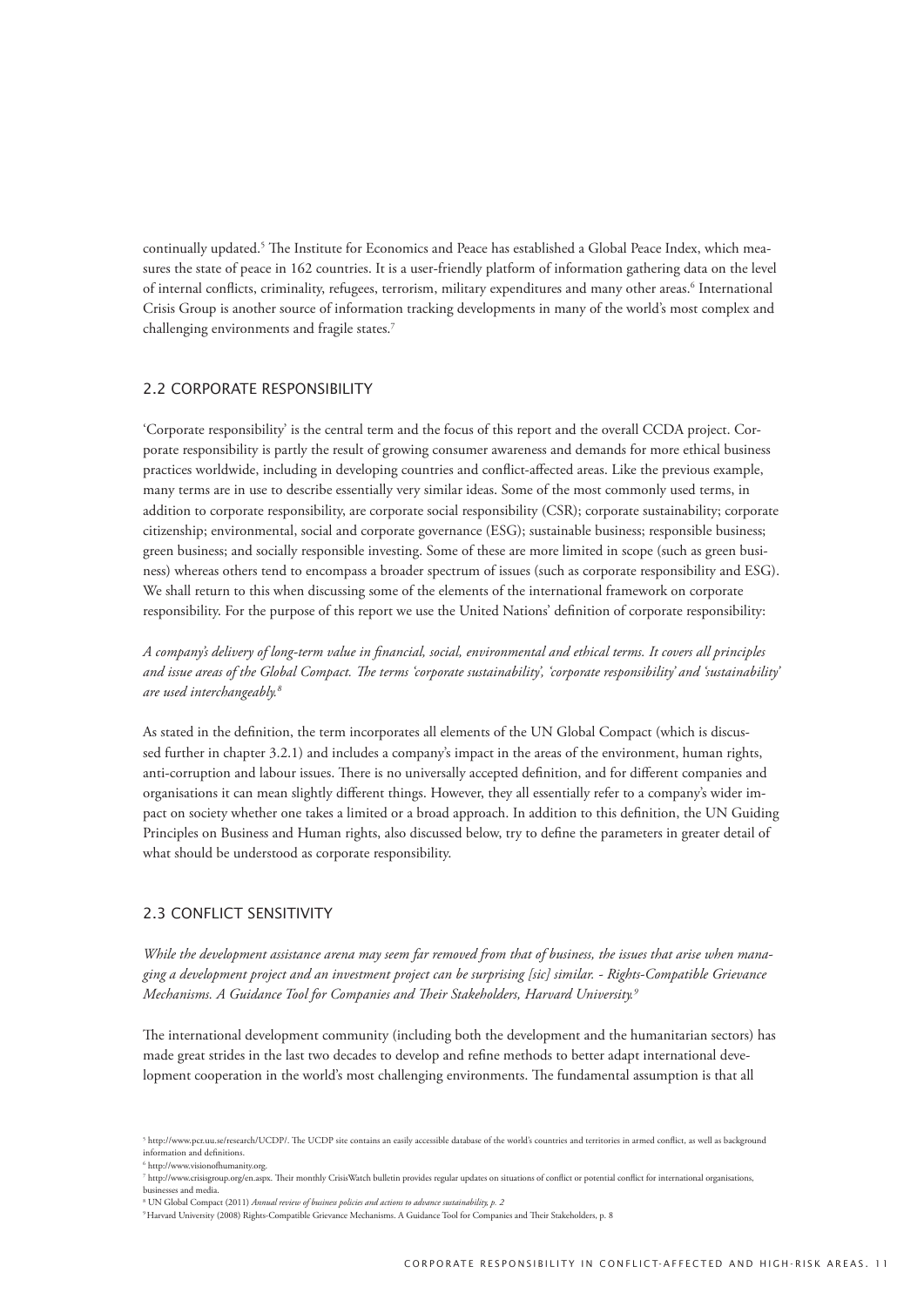international cooperation needs to take context as a starting point. But there is a growing consensus that, due to their rapidly changing realities, situations of conflict and post-conflict in particular require a conflict-sensitivity approach. The failure of the international community to respond effectively in Rwanda and Somalia in the 1990s has been a major driver for developing theories and models on conflict sensitivity. Conflict sensitivity can be defined as the ability to:

- *understand* the context in which you operate;
- • understand the *interaction* between your intervention and the context; and act upon the understanding of this interaction, in order to avoid negative impacts and to maximise positive impacts.<sup>10</sup>

Experience shows that regardless of its intentions, an intervention implemented in a conflict-affected area will inevitably interact with that environment. This will have positive or negative consequences for the conflict dynamics. One of the most widely spread and used conflict sensitivity tools worldwide is the 'do no harm' (DNH) framework.11 The DNH is an easy-to-use tool which seeks to identify ways in which humanitarian and development assistance can be provided in conflict settings so that, rather than exacerbating and worsening the conflict, it may help local people disengage from the conflict and instead contribute to peace-building. The DNH method has come to be used widely by international donor agencies, the United Nations and other development and humanitarian actors.

While the intention of this report is not to provide an overview of conflict sensitivity tools, it is useful to make the reader aware of the existence of DNH, and other similar tools, as some of the language and concepts of the DNH framework are also found in standards and guidelines on corporate responsibility. There is a growing awareness among corporate responsibility managers and specialists in companies for the need to integrate a conflict-sensitivity perspective – to some extent embodied in the UN Guiding Principles and other voluntary initiatives discussed below.

## 3. Corporate responsibility: the international framework

There are an increasing number of international standards and guidelines in the area of corporate responsibility. The general trend is that there has been a development from a narrow to a much broader and comprehensive approach. This stems from an understanding that investment touches on so many aspects of society and that it is a shared responsibility among corporations, states, labour and non-governmental organisations to address these challenges. Chapters 3 and 4 offer a brief review of relevant international law, which corporate responsibility standards often relate to, as well as some widely used guidance documents and tools. See Appendix 1 for a list of international guidelines, tools and special initiatives. The following will be reviewed in this and the next chapter:

- International law
	- International human rights law (IHRL)
- International humanitarian law (IHL)
- • Voluntary principles and standards

<sup>10</sup> APFO, CECORE, CHA, FEWER, International Alert and Saferworld (2005) *Conflict-sensitive approaches to development, humanitarian assistance and peace-building: tools for peace and conflict impact assessment.*

<sup>11</sup> The Do No Harm Framework for Analyzing the Impacts of Assistance on Conflict was developed by the US-based Collaborative for Development Action (CDA).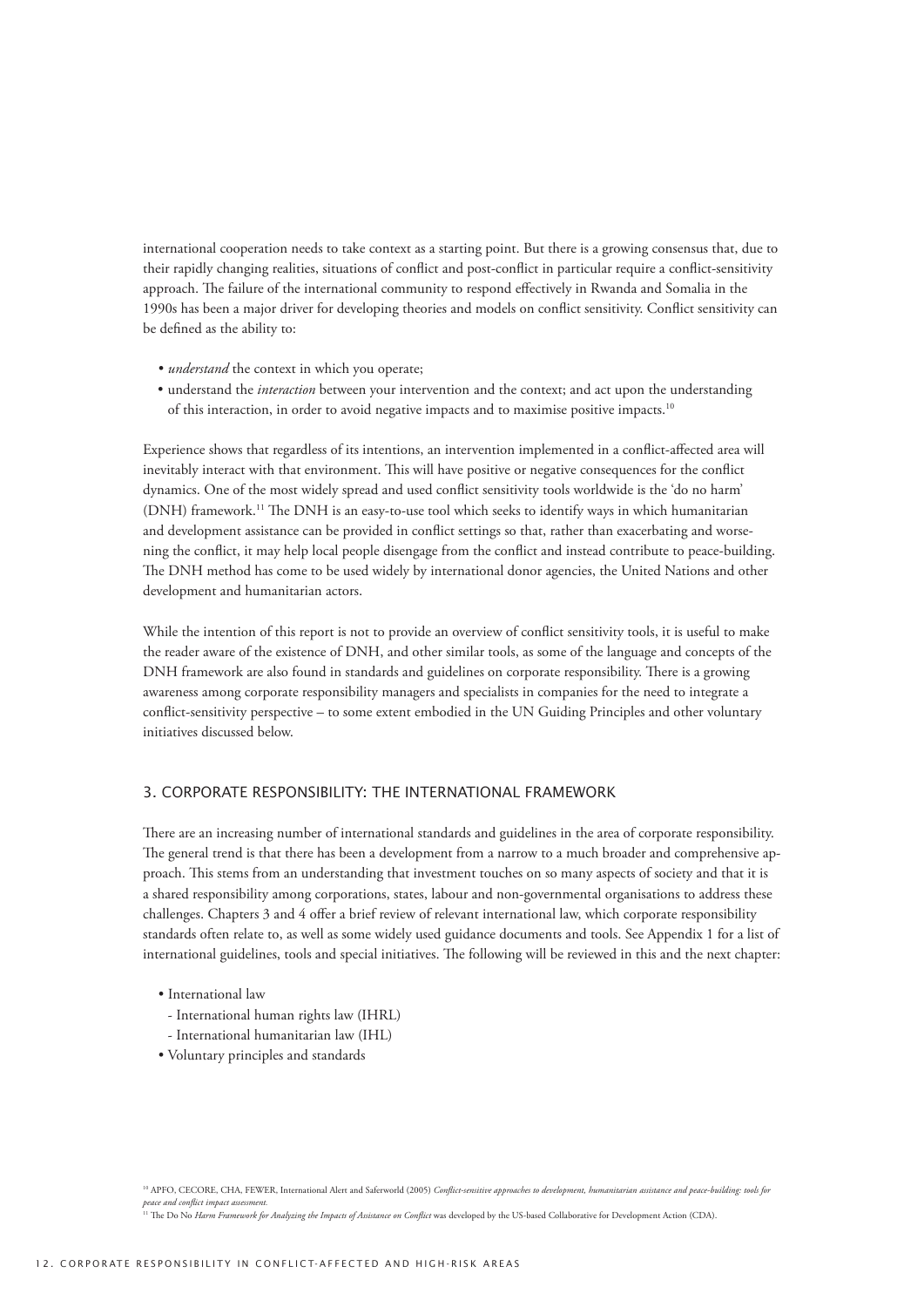- The UN Global Compact
- The UN Guiding Principles
- The OECD guidelines for multinational enterprises
- Special initiatives on security providers: Montreux, ICoC, VPs
- Special initiatives on transparency: EITI, the Dodd-Frank Act, CPI
- Tools
	- NGOs and research institutes
	- Corporations and multilateral organisations

#### 3.1 International law

As much of the voluntary initiatives and principles on corporate responsibility refer back to international law, it is only natural to begin here. International law is designed to apply to states, and not to individuals or companies. However, this is increasingly being contested and debated and the UN Guiding Principles, described in the next section, provide some clarity on the expectations on companies from the standpoint of international law. This brief section will only highlight the components of international law that are of most relevance for the purpose of discussing corporate responsibility. In addition to knowing and understanding the relevance of international law, companies must comply with and act in accordance with national law in host states (the country where the company is active) and home states (in which they are domiciled). This is often of major concern for companies, as national law is often very weak and sometimes contradicts international law and standards. International law contains two principal bodies of laws: international human rights law (IHRL) and international humanitarian law (IHL). According to the UN Guiding Principles on Business and Human Rights, IHRL includes, as a minimum (again, from the perspective of corporate responsibility), the following human rights instruments:12

- The Universal Declaration of Human Rights, UDHR (UN);
- The International Covenant on Civil and Political Rights, ICCPR (UN);
- The International Covenant on Economic, Social and Cultural Rights, ICESCR (UN); and
- The Declaration on Fundamental Principles and Rights at Work (ILO).

This means that companies are expected to know and act in accordance with the United Nation's UDHR, IC-CPR and ICESCR (also referred to as the International Bill of Human Rights), together with the International Labour Organization's (ILO) eight core conventions as set out in the Declaration on Fundamental Principles and Rights at Work. In addition to these, there are several other core human rights instruments, including conventions on the elimination of all forms of racial discrimination and discrimination against women, the rights of the child and the rights of persons with disabilities.13 IHRL applies to any situation in any country or territory at all times, whether in peacetime or a situation of armed conflict. Some of the articles of these instruments can be temporarily derogated in certain circumstances (which are clearly regulated).

It is important to make the distinction between IHRL and the other body of law, international humanitarian law (IHL).<sup>14</sup> IHL, also known as the law of war or law of armed conflict, is essentially a set of rules that regulates the conduct of armed conflicts and seeks to limit the effects of war. The major part of IHL is contained in:

<sup>&</sup>lt;sup>12</sup> United Nations Human Rights Council (2011b) Principle 12, p. 13. Note that IHRL is broader than this, but again, the term IHRL will be used in this report to mean primarily these four instruments when discussing it in relation to corporate responsibility.<br><sup>13</sup> See http://www.ohchr.org/EN/ProfessionalInterest/Pages/CoreInstruments.aspx for more details on the core human rights instruments.

<sup>14</sup> United Nations Human Rights Council (2011b) Principle 12, p. 14. See also http://www.ehl.icrc.org/images/resources/pdf/ihl\_and\_ihrl.pdf for an excellent overview of the difference between IHRL and IHL (the International Committee of the Red Cross).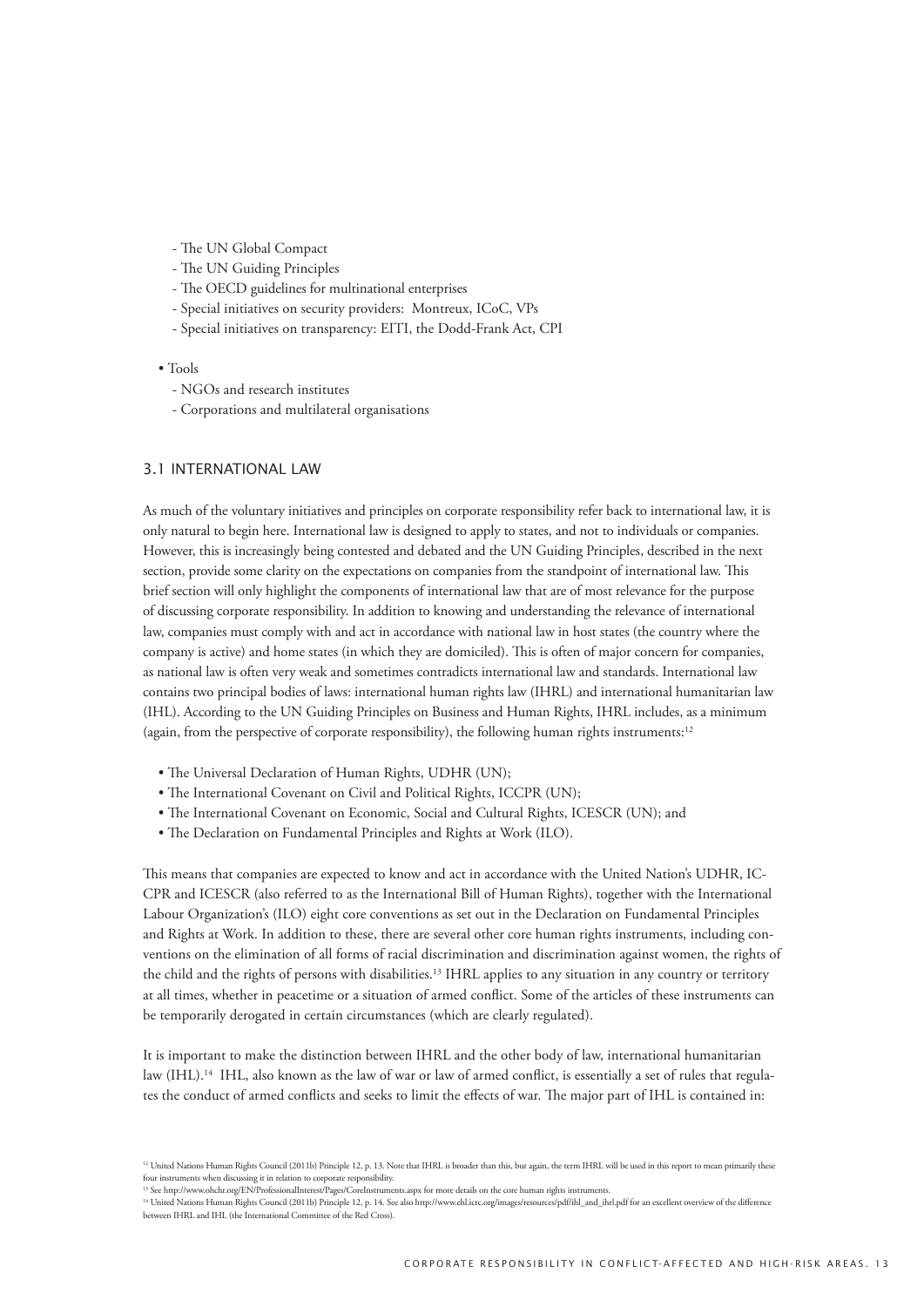- the four Geneva Conventions of 1949; and
- their Additional Protocol I and II of 1977.<sup>15</sup>

The four Geneva Conventions protect the wounded and sick in the armed forces, prisoners of war, and civilians who find themselves under the rule of a foreign power during an international conflict. Opposed to IHRL, no part of IHL can be derogated at any time. The importance of the distinction between IHRL and IHL is that in peacetime only IHRL applies, whereas in a situation of armed conflict, both IHRL and IHL apply. This means that high-risk areas such as a situation of armed conflict or occupation demand much higher capacity and sensitivity from companies than elsewhere. At the same time, situations of armed conflict, often characterised by weak governance and occurring in fragile states, are precisely those countries with the greatest need for foreign investment and support.

**Box 1.** Companies can be held accountable for violations of international law: the cases of the Dexia Group and Re/Max International.

A UN report from 2013 on the situation of human rights in the Palestinian territories reviewed 13 businesses (Israeli and international) profiting from Israeli settlements. 16 The report takes the UN Guiding Principles as one of the starting points and provides a legal analysis of two companies which are potentially implicated in international crimes: the Dexia Group and Re/Max International. It is almost universally accepted that the settlements in the West Bank and East Jerusalem violate international law (including international human rights law and international humanitarian law). Furthermore, it is firmly established that international law recognises the legal personality of corporations. It is against this background that the two cases are analysed.

The *Dexia Group*, owned by Belgium and France, <sup>17</sup> work with financial transactions, such as loans, to construct or purchase Israeli settlements. The company was a member of the UN Global Compact but withdrew 2013. The Dexia Group has stated that no new contracts have been granted in relation to the settlements, but this has been questioned by some. The activities of Dexia Israel – Dexia Group's subsidiary – include managing personal bank accounts and mortgage loans for home-buyers. The UN report concludes that the Dexia Group can be held responsible for violating international humanitarian law, by transferring members of the Israeli population into occupied Palestine (violating article 49 of the Fourth Geneva Convention).

US-based *Re/Max International* has an international network of franchisee-owned offices and is involved in advertising and selling properties in the settlements. Re/Max Israel, a franchise of Re/Max International, advertises and sells settlement homes in the West Bank. The UN report concludes that this amounts to contributing to violations of international humanitarian law, more specifically the international crime of transferring citizens of the occupying power onto occupied territory. The report further concludes that, from the perspective of international human rights law, Re/Max International is directly contributing to adverse human rights impacts, such as the restriction on freedom of movement and unlawful interference with Palestinians' privacy, family and home (violating, among others, article 12 of the International Covenant on Civil and Political Rights).

<sup>&</sup>lt;sup>15</sup> *Ibid.* To be precise, the laws applicable in international armed conflicts are the four Geneva Conventions and their Additional Protocol I, and for non-international armed conflicts article 3 common to the Geneva Conventions and Additional Protocol II apply.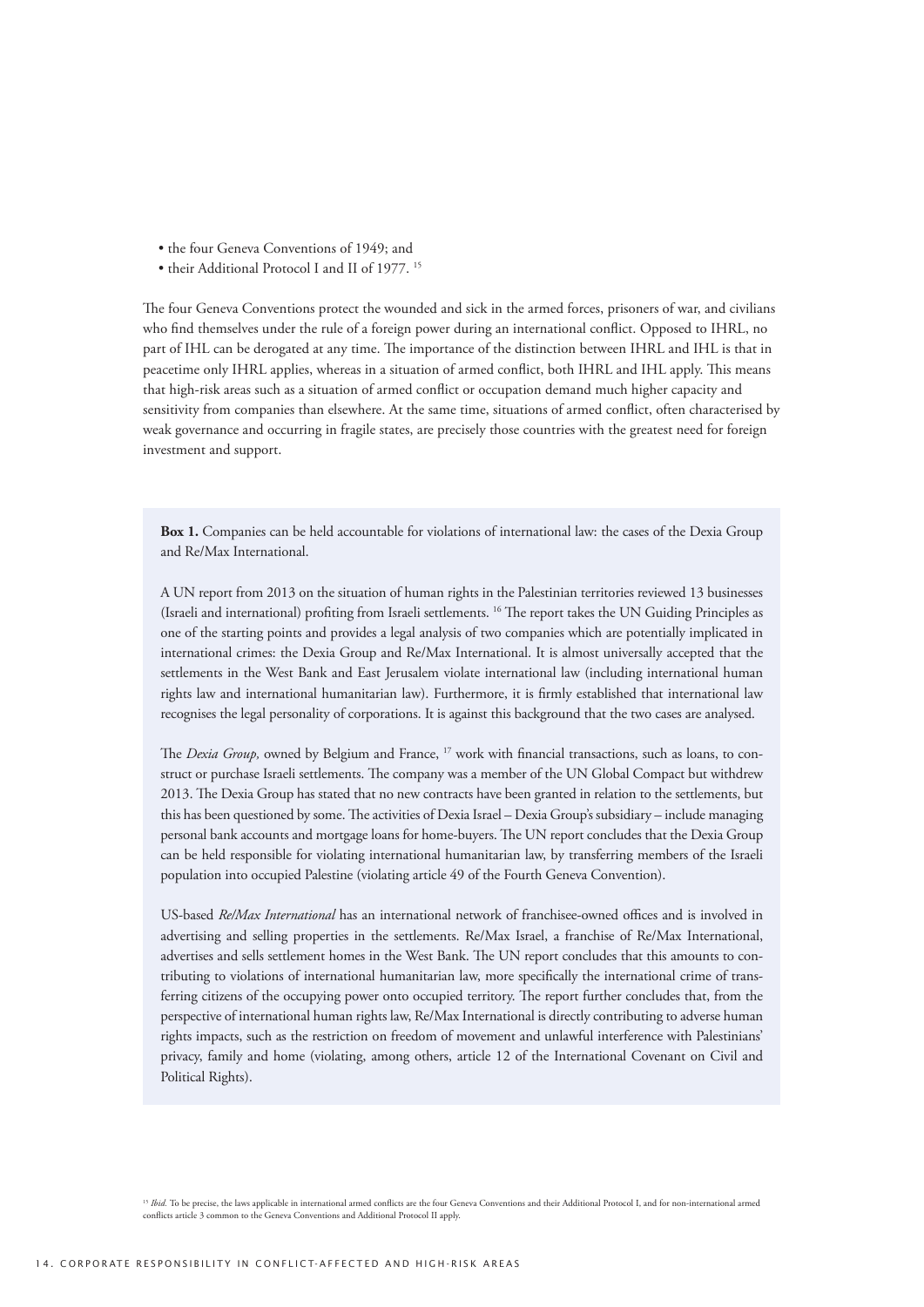#### 3.2 Voluntary principles and standards

Voluntary principles on corporate responsibility are sometimes referred to as 'soft law' as they are non-binding. Soft law is often created to fill gaps, complement international law or provide clarifications and guidance.

## 3.2.1 The UN Global Compact

The United Nations Global Compact (UNGC) was launched in 2000 and is today the largest initiative for corporate citizenship and sustainability in the world with more than 7,000 businesses from 145 countries participating.18 The vision of the UNGC is a sustainable and inclusive global economy that delivers lasting benefits to people, communities and markets. It does so by encouraging businesses to commit to ten principles in the areas of human rights, labour, the environment and anti-corruption (see Box 2).

#### **Box 2.** The UN Global Compact's Ten Principles

#### *Human rights*

• Principle 1 – Businesses should support and respect the protection of internationally proclaimed human rights; and

• **Principle 2** – make sure that they are not complicit in human rights abuses.

#### *Labour*

- Principle 3 Businesses should uphold the freedom of association and the effective recognition of the right to collective bargaining;
- **Principle 4** the elimination of all forms of forced and compulsory labour;
- **Principle 5** the effective abolition of child labour; and
- **Principle 6** the elimination of discrimination in respect of employment and occupation. *Environment*
	- **Principle**  $7$  Businesses should support a precautionary approach to environmental challenges;
	- **Principle 8** undertake initiatives to promote greater environmental responsibility; and
- **Principle 9** encourage the development and diffusion of environmentally friendly technologies. *Anti-corruption*
	- **Principle 10** Businesses should work against corruption in all its forms, including extortion and bribery.

Apart from the ten principles, the UNGC has produced a large number of publications to support corporations in their efforts to move towards corporate sustainability. One of its early publications focused on conflict impact assessment and risk management for corporations. More specifically, it aimed to help companies develop 'strategies that minimise the negative effects and maximise the positive effects of investing in areas of conflict or potential conflict'.19 One important product coming out of the UNGC is their guidance for companies and investors in the context of armed conflict.<sup>20</sup> This guidance document states:

*Companies are encouraged to take adequate steps to identify the interaction between their core business operations and conflict dynamics and ensure that they do no harm. They are encouraged to adapt existing due diligence measures to the specific needs of conflict-affected and high-risk contexts.21*

*21 Ibid.* p. 10.

<sup>&</sup>lt;sup>16</sup> United Nations General Assembly (2013), *Situation of human rights in the Palestinian territories occupied since 1967*. A/68/376

<sup>17</sup> Belgium and France are the majority stakeholders and own 94% of the Dexia Group.

<sup>18</sup> As of May 2013; www.unglobalcompact.org.

<sup>19</sup> *Global Compact Business Guide for Conflict Impact Assessment and Risk Management (2002)* p 1.

<sup>20</sup> United Nations Global Compact (2010) *Guidance on responsible business in conflict-affected and high-risk areas: a resource for companies and investors.*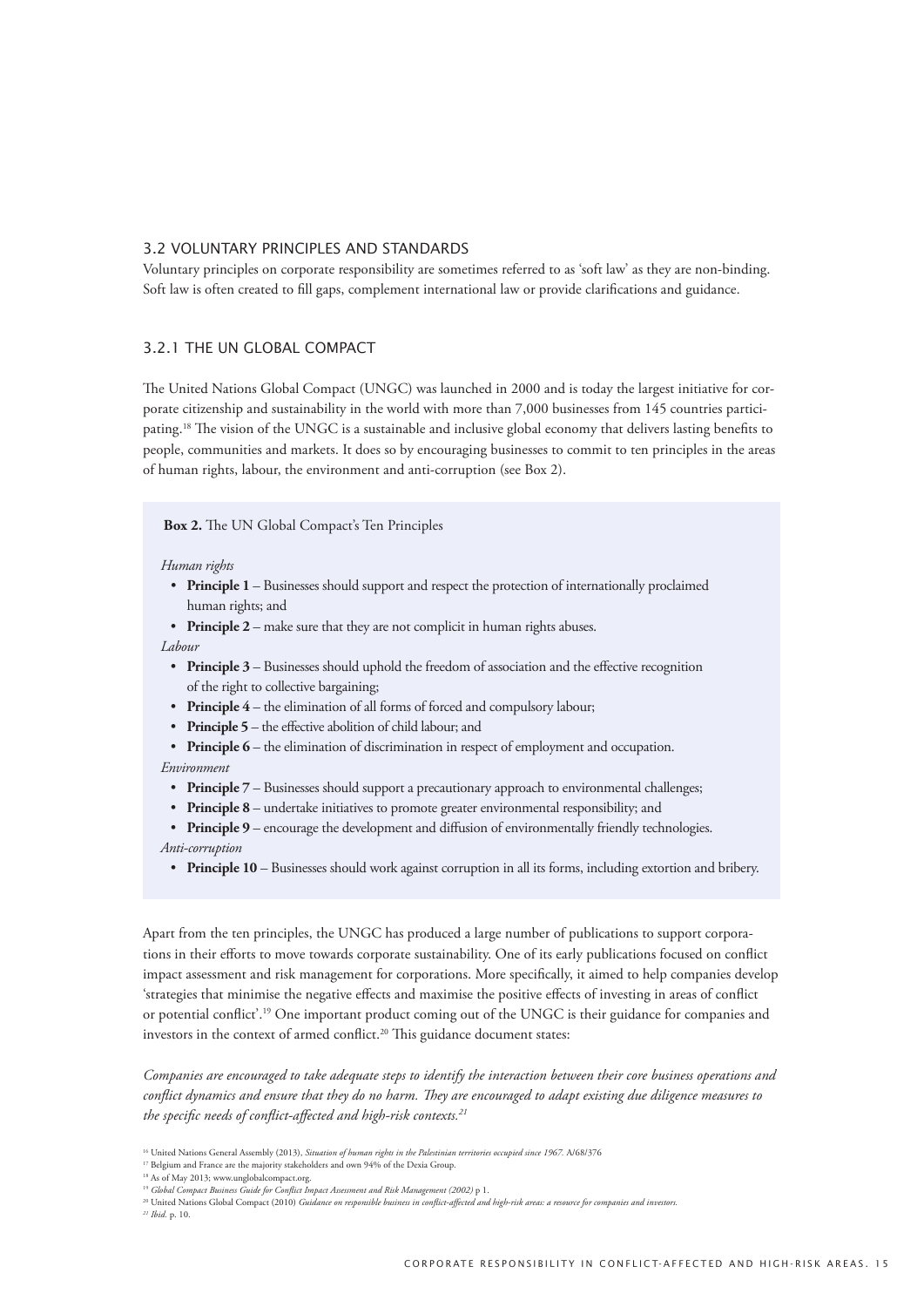#### 3.2.2 The UN Guiding Principles on Business and Human Rights

The UN 'Protect, Respect and Remedy' Framework, endorsed in 2008 by the UN Human Rights Council and operationalised in 2011 in the UN Guiding Principles on Business and Human Rights (hereafter the Guiding Principles) is probably the single most important international standard on the prevention of, and remedy for, business-related human rights harm.22 The Guiding Principles have been developed under the leadership of Professor John Ruggie, the former UN Special Representative on business and human rights.23 It has evolved through various phases, including that of identifying existing standards, conducting worldwide consultations and research for mapping alleged human rights abuses by businesses, and finally the establishment of the Framework itself and its Guiding Principles. The Guiding Principles rest on three pillars:

- i. the state duty to **protect** against human rights abuses by business enterprises or other third parties, through policies and regulation;
- ii. the corporate responsibility to **respect** human rights, ie. acting with due diligence to avoid violating the rights of others; and
- iii. the need for greater access by victims to effective **remedy**, both judicial and non-judicial.

What is unique about the Guiding Principles is that they do not add a new international law obligation but elaborate 'the implications of existing standards and practices for States and businesses; integrating them within a single, logically coherent and comprehensive template; and identifying where the current regime falls short and how it should be improved.<sup>'24</sup> The Guiding Principles are endorsed by governments, businesses, civil society and workers' organisations, and investors. The European Commission has invited EU member states to submit national plans for implementation of the Guiding Principles. Box 3 highlights some of the Guiding Principles to illustrate in more detail what they actually say about the three pillars.

**Box 3.** Elements from the UN Guiding Principles on Business and Human Rights ('the Ruggie Fraework')

#### **States should**

- prevent, investigate, punish and compensate for human rights abuse through legislation  $(\#1)$ ;
- encourage/require businesses to communicate how they address human rights (#3);
- take steps to protect against human rights abuses by state-owned/controlled companies  $(\#4)$ ;
- deny public support for businesses involved in gross human rights abuses  $(\#7)$ ; and
- ensure that, when business-related human rights abuse occurs, those affected have access to effective remedy (#25).

#### **Businesses should**

- respect human rights (including UDHR, ICCPR, ICESCR, ILO) (#11/12);
- have senior-level approved policies publicly available, facilitating identification, prevention, mitigation of human rights abuses, and enable remedy (#16);
- assess impact of operations, act on findings, track responses and communicate what measures are taken (#17);
- consult with affected groups and other stakeholders (#18); and
- provide remedy where business has caused negative impact (#22).

<sup>&</sup>lt;sup>22</sup> United Nations Human Rights Council (2011b). A brief note for clarification: the UN "Protect, Respect and Remedy" Framework was first established in 2008 (United Nations Human<br>Rights Council (2008), see reference list *Redy" Framework, from 2011. This is the most widely used document as it operationalises and comments on the various sections of the various sections of the various sections of the various sections of the various sections* 

<sup>23</sup> John Ruggie served as the UN Special Representative of the Secretary-General on the issue of human rights and transnational corporations and other business enterprises from 2005 to 2011.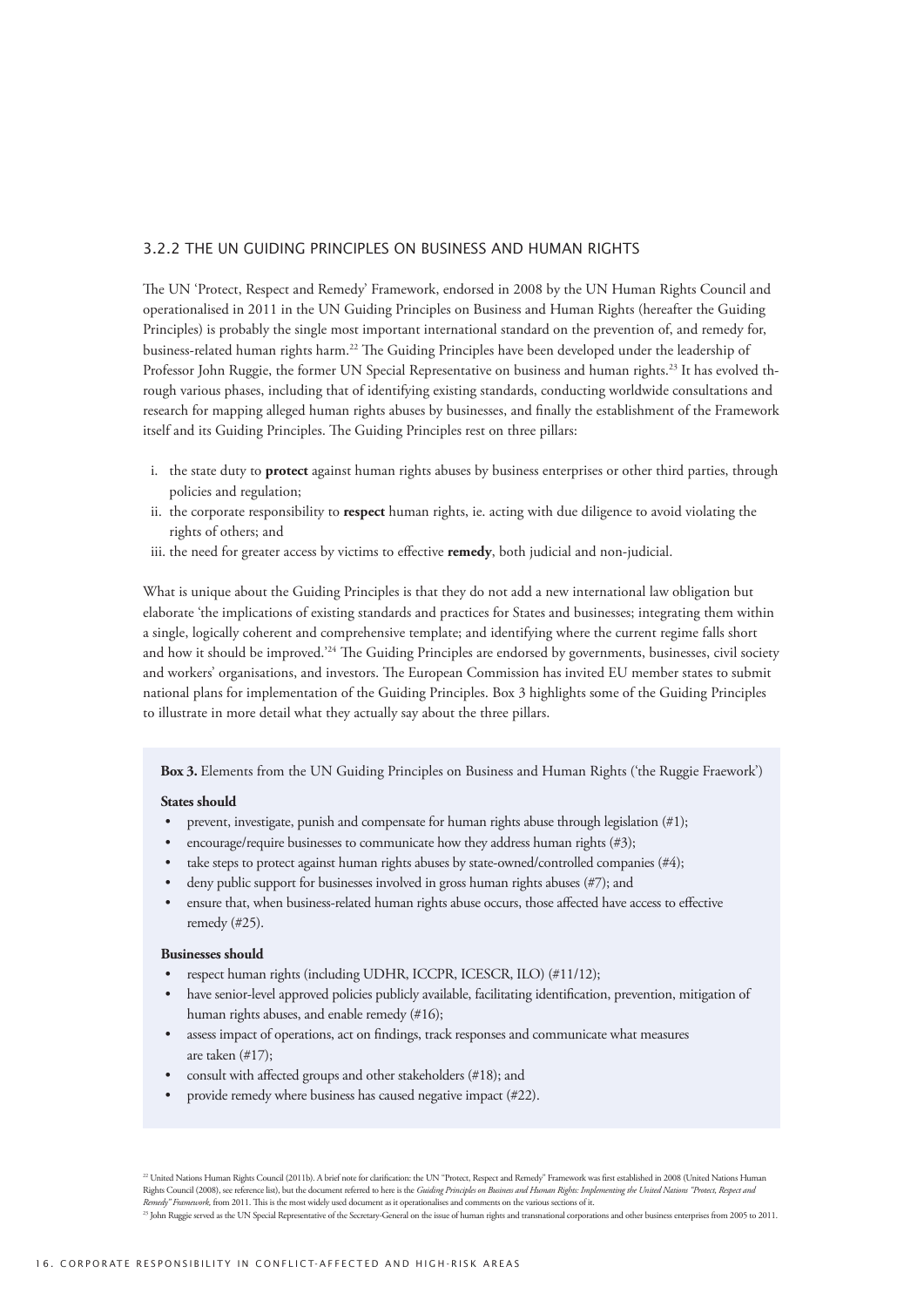*Due diligence* has received increasing attention, not least because it is a critical component of the UN Guiding Principles. Due diligence essentially refers to the expectation that businesses actively identify and address human rights impacts of their operations and supply chains. Through the work of the UN Special Representative on business and human rights, human rights due diligence (understood here to include both IHRL and IHL) for the private sector, has been firmly established in international standards.

It should be noted that human rights due diligence has also been incorporated into many other instruments, guidelines and standards. ISO 26000, a guideline for social responsibility from 2010, supports companies in identifying and managing social responsibility, including human rights. The OECD Guidelines on Multinational Enterprises (described below) were updated in 2011 to include human rights due diligence. Furthermore, the European Union and the World Bank have incorporated human rights due diligence into their requirements and strategies on corporate responsibility.25

#### *Heightened risks in conflict-affected areas*

Given the increased risks for gross human rights abuses in conflict-affected areas, the Guiding Principles include a particular section on this that points to key aspects to consider.<sup>26</sup> The importance of states assuming responsibility for ensuring that businesses in those areas are not involved in such abuse is emphasised. This may be done by engaging early to assist businesses in identifying, preventing and mitigating human rights risks, but also by denying public support for businesses which are linked to gross human rights abuses. Furthermore, attention is drawn to the heightened risk of sexual and gender-based violence in areas affected by conflict, as this occurs on a significantly broader scale in those contexts.<sup>27</sup>

The same year as the Guiding Principles were launched, the UN presented a special report on business and human rights in conflict-affected regions, in which the importance of the development of conflict-sensitive policy for businesses operating in violent contexts is elaborated on.28 The need to understand which parts of international law apply in peacetime compared to in armed conflict, as previously discussed, is important in relation to this. It is not our intention to examine this further as this is a very complex area, but it may be useful to refer to another publication. In order to increase the awareness of IHL among business managers, the International Committee of the Red Cross (ICRC) has issued the report Business and International Humanitarian Law: An Introduction to the Rights and Obligations of Business Enterprises under International Humanitarian Law.29 This explains both how businesses can come under the protection of the provisions of IHL and the risks involved for businesses in terms of getting involved in violations of IHL.

#### *Limits of corporate responsibility*

There is a lively debate around the issue of corporate responsibility and the limits to what can be expected of companies around the world. The pyramid in Figure 1 illustrates the potential role companies can play in assuming corporate responsibility. The base of the pyramid shows the minimum requirement for companies as 'compliance', in line with the UN Guiding Principles and due diligence as just discussed. Compliance with national and interna-

<sup>24</sup> United Nations Human Rights Council (2011b) p. 5.

<sup>&</sup>lt;sup>25</sup> Jaekel, T. (2013), untitled internal paper produced for Diakonia

<sup>26</sup> Principle 7, United Nations Human Rights Council (2011b), p. 10. <sup>27</sup> Principle 7 of the UN Guiding Principles, see commentary.

<sup>&</sup>lt;sup>28</sup> United Nations Human Rights Council (2011a). *Business and human rights in conflict-affected regions: challenges and options towards State responses. Report of the Special Representative of* 

the Secretary-General on the issue of human rights and transnational corporations and other business enterprises. A/HRC/17/32 May 27, 2011.<br><sup>29</sup> ICRC (2006). *Busines and International Humanitarian Law: An Introduction to*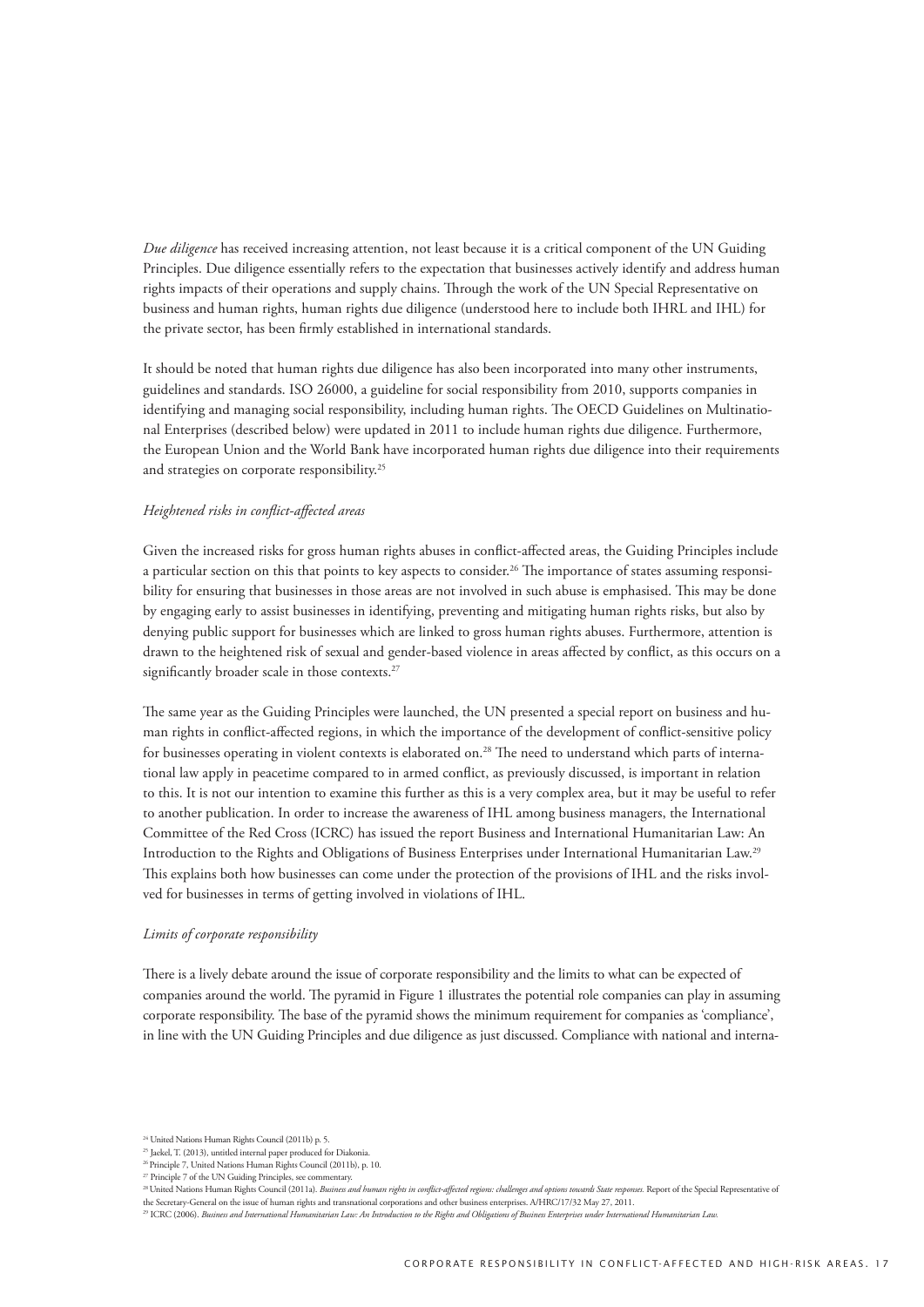tional law (IHRL/IHL) is clearly expected by companies operating anywhere in the world. The middle section 'Do no harm' goes beyond that and requires that a company conducts more in-depth analysis of the country context and invests time and resources in ensuring space for dialogue with local communities and stakeholders on the broader impact on society. Finally, the peace-building component at the top of the pyramid refers to companies' potential to play a pro-active role in addressing root-causes of conflicts and structural inequalities to contribute to a more stable operating environment and to a safer and more peaceful society. The question on exactly what can be expected of companies has not been resolved and is still very much a matter of debate.



#### 3.2.3 The OECD Guidelines for Multinational Enterprises

The other set of international guidelines which we introduce here is the Organisation for Economic Co-operation and Development's (OECD) Guidelines for Multinational Enterprises. The first version of these guidelines originates from 1976 and the latest 2011 edition is one of the most widely applicable set of government-endorsed standards relating to corporate responsibility and human rights. The OECD Guidelines is a governmentbacked international corporate accountability mechanism to encourage responsible business behaviour around the world. The guidelines define standards for socially and environmentally responsible corporate behaviour as well as providing guidance on resolving disputes between corporations and communities negatively affected by corporate activities.31 It should be noted that the OECD Guidelines include an implementation mechanism, a system of so-called National Contact Points (NCPs). These are government agencies aimed at promoting and facilitating the implementation of the guidelines. NCPs serve, for example, as a mediation and conciliation platform for resolving disputes which may arise. The OECD Guidelines do not include specific concerns for conflict contexts. However, they are relevant and apply to all contexts, regardless of whether the situation in question is characterised by conflict or not. The UN Guiding Principles and the OECD Guidelines have mutually benefited from each other's work over the last few years.

30 Source: Banfield, J., Haufler V. and Lilly D. (2003). *Transnational Corporations in Conflict-Prone Zones: Public Policy Responses and a Framework for Action* (London: International Alert), as cited in International Alert (2005).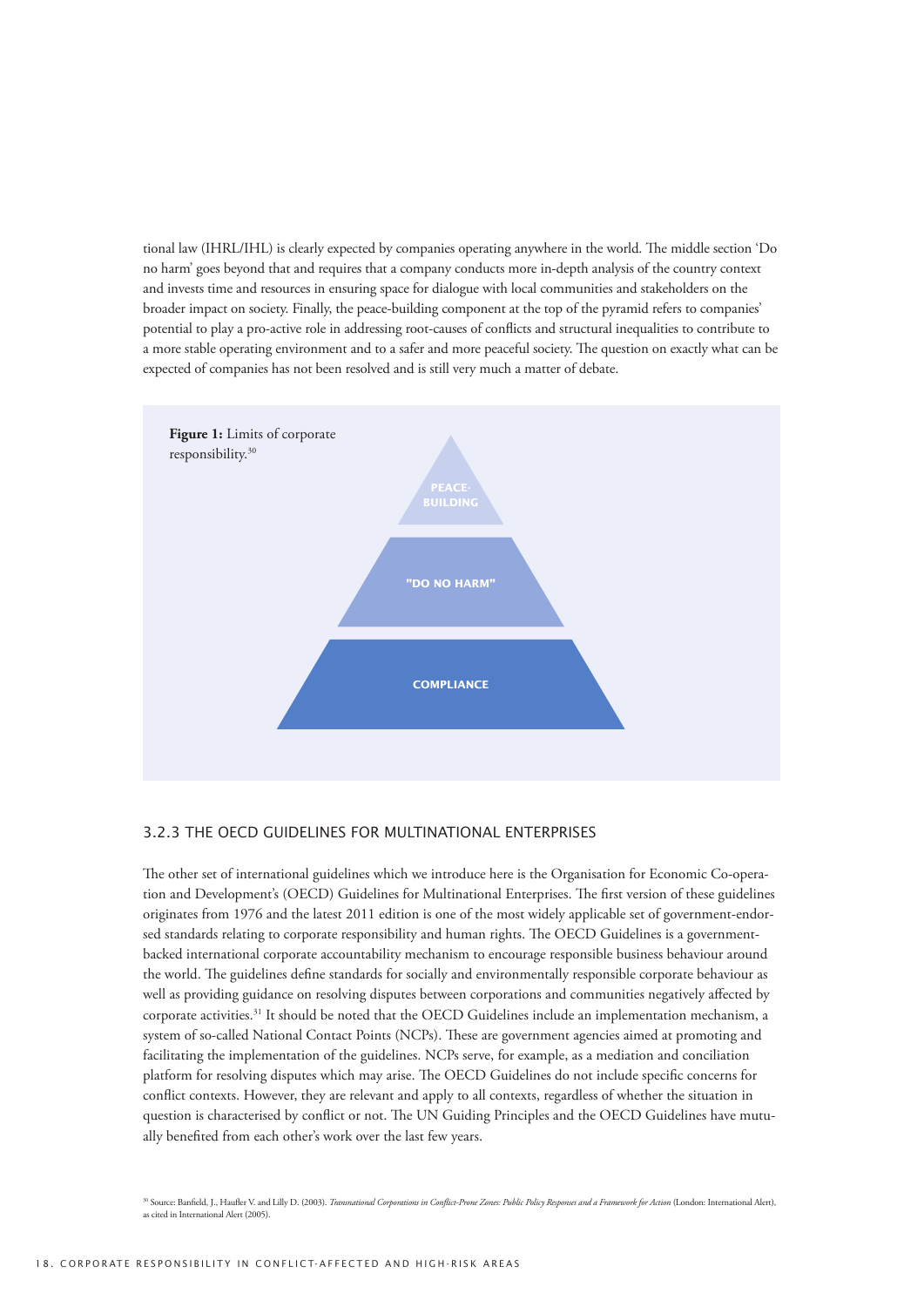#### 3.2.4 Special initiatives on security providers: Montreux, ICoC and VPs

Apart from the international framework, illustrated here with the UN and the OECD instruments, there are specific initiatives that focus on particular sectors and sub-themes. Some of these are primarily aimed at states and others at companies and other actors. This brief section only points to some examples, grouped here for their relevance for security providers. As we shall see, when discussing the case studies, security is of central concern for business enterprises operating in conflict-affected regions. Ensuring the security of their personnel as well as their infrastructure is essential for long-term investment in a conflict-prone environment and it can be extremely challenging to find credible security providers with a good track-record. In order to standardise and promote self-regulating systems, a range of initiatives has been created. *The Montreux Document* is one of these and was initiated in 2006 by the Swiss government and the ICRC, and established three years later.<sup>32</sup> It is aimed primarily at governments and seeks to clarify international obligations relating to private military and security companies (PMSCs) in armed conflict. It clarifies IHL obligations of states when contracting services from PMSCs; states where those services are carried out; the home states of PMSCs; third states and the PMSCs themselves. The *International Code of Conduct for Private Security Service Providers* (ICoC) is aimed primarily at businesses, and was set up to complement the *Montreux Document.* It is a set of human rights and IHL standards for PMSCs, including provisions about the conduct of personnel, management and governance of such companies. The Swiss government was engaged in this process, which led to the launch of the ICoC by private sector stakeholders. As of September 2013, more than 700 companies have endorsed the ICoC. An agreement was reached in 2013 to set up an oversight mechanism to monitor and certify compliance with the ICoC. Finally, the *Voluntary Principles on Security and Human Rights* (VPs) is an initiative launched in 2000 as a response to reports of human rights abuses allegedly committed by the security providers of companies in the extractive sector. The principles focus on the interaction of companies with both public and private security forces.

#### 3.2.5 Special initiatives on transparency: EITI, the Dodd-Frank Act and CPI

Transparency issues lie at the very heart of the debate on corporate responsibility and there has been some notable progress in this area in recent years. Two of these initiatives, the Extractive Industries Transparency Initiative (EITI) and the Dodd-Frank Act, are limited to certain sectors. The Dodd-Frank Act is not a 'soft law' as it is a legally binding national law in the United States. However, it is included here as it relates directly to transparency issues. The EITI is an international initiative supported by a coalition of governments, companies and civil society to improve openness and accountability in the management of revenues from natural resources, such as oil, gas, and minerals. The EITI Standard enables participating countries to ensure full disclosure of taxes and other payments made by producing oil, gas and mining companies as well as promoting public debate. Although the Dodd-Frank Act is a national law with limited application, it has the potential to set an example for other countries to follow. The Dodd-Frank Wall Street Reform and Consumer Protection Act passed into law in 2010 and will enter into force in 2014. The Dodd-Frank Act requires companies in the oil, gas and mineral sectors to include country-by-country as well as project-by-project reporting. This is a milestone in the development of transparency measures, as the lack of reporting on a country basis has been lacking for instance in corporations' quarterly reports. This has made it possible for corporations to dodge responsibility by not providing relevant information to the general public and in particular for local stakeholders in the countries in which corporations are active. The European Union has adopted an Accounting Directive similar to the Dodd-Frank Act. The directive was created in 2013 and requires companies in the oil, gas, mining and forestry sectors

<sup>&</sup>lt;sup>31</sup> The OECD Guidelines include specific sections on human rights, employment and industrial relations, environment, corruption, consumer interests, science and technology, competition and taxation.

<sup>&</sup>lt;sup>32</sup> ICRC (2009). *The Montreux Document on pertinent international legal obligations and good practices for States related to operations of private military and security companies during armed conflict,* ICRC, August 2009.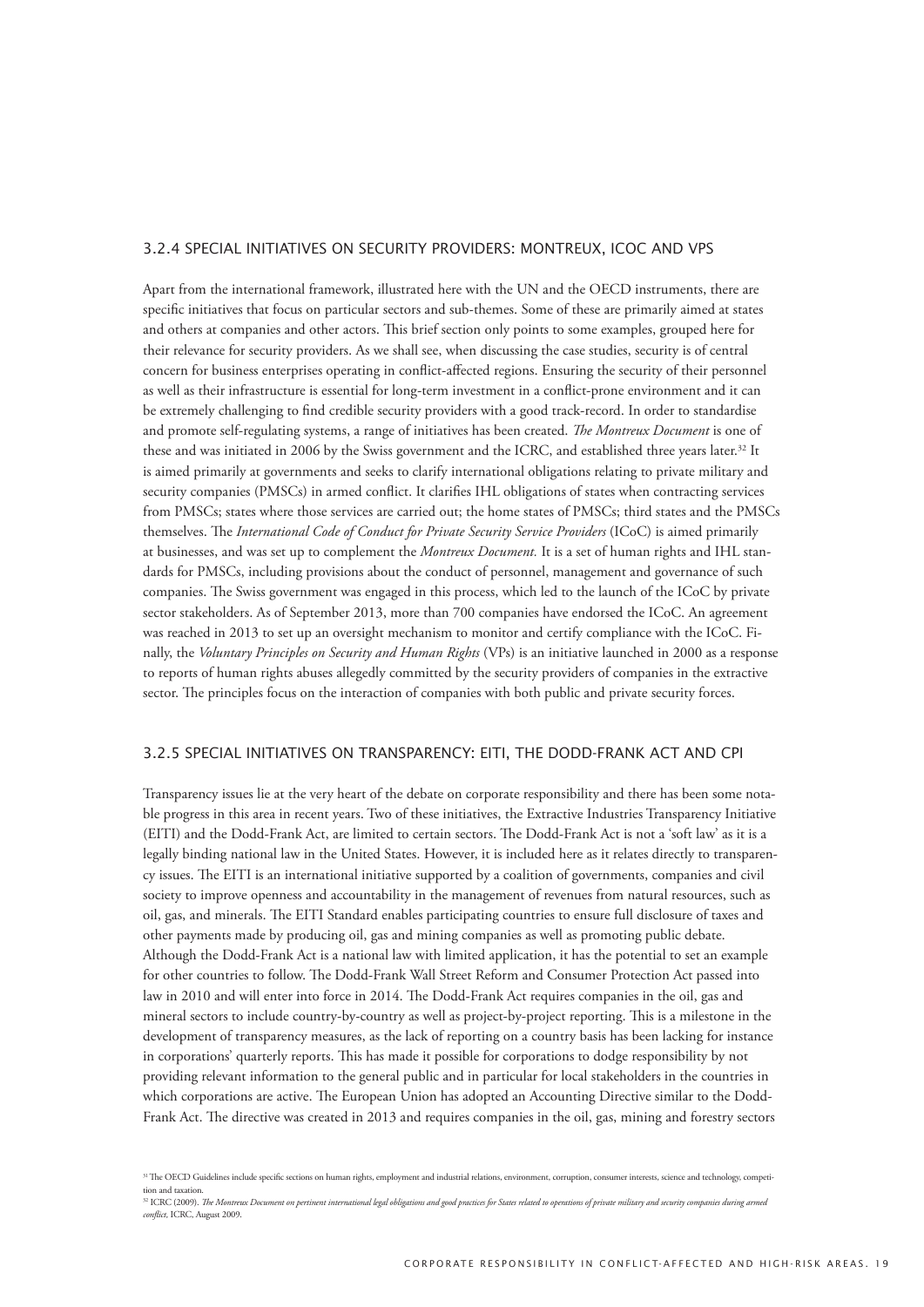to make public any payments above 875,000 SEK (approx.  $\epsilon$ 100,000) in states where they conduct operations. This includes, like the Dodd-Frank Act, country-by-country and project-by-project reporting.<sup>33</sup>

Apart from these specific developments for the mineral and extractive industries, Transparency International's Corruption Perception Index (CPI), which has been used since 1995, continues to be one of the most widely cited and referenced corruption indexes in the world. While this is a very generic method of measuring and ranking countries with regard to corruption, it complements other initiatives and approaches.

#### 4. Corporate responsibility: tools

Whereas the UN Guiding Principles have provided clarity on what corporate responsibility is, the challenge of providing clarity on how this can translate into corporate decisions and practise still remains. One of the real challenges for company managers and staff is to know which one of the growing numbers of methods and tools would be most appropriate and suitable for their particular needs. This section highlights some of the tools established and used by companies to identify human rights risks and how to integrate this into company structures and management processes. Tools for companies to address human rights risks are developed by expert organisations, multilateral organisations, NGOs, research institutions and by companies themselves or multi-stakeholder initiatives. See Appendix 1 for a list of international standards and tools on business and human rights. It should be stressed that this does not in any way claim to be a representative selection of the tools most widely used by companies. Rather it is merely intended to illustrate with some examples what type of tools has been developed so far. Some of these are of a more 'static' character and provide an often very comprehensive set of principles and guidance points, some of which are explained or commented upon. The OECD *Risk Awareness Tool for Multinational Enterprises in Weak Governance Zones<sup>34</sup>* is one such a tool, which provides a set of questions for each of the six topics covered. These include legal aspects, management processes and a section on speaking out against wrongdoing. It does not provide much comment or operational guidance apart from formulating these questions under each heading. Many of the other tools, however, are more dynamic and facilitate adaptation for different contexts and situations.

## 4.1 Tools by NGOs and research institutes

Many tools have been developed by NGOs or research institutes, such as the *Corporate Engagement Program*  (CEP) Framework by Collaborative for Development Action (CDA); the *Human Rights Compliance Assessment*  (HRCA) by the Danish Institute for Human Rights (DIHR); the *swisspeace Business Conflict Check* (sBCC) by Swisspeace or Red Flags by International Alert and the Fafo Institute for Applied International Studies.35 The CEP Framework was developed with a particular focus on identifying and facilitating different avenues for dialogue with local communities potentially affected by business operations during any phase of a company's operations, including start-up or expansion. The CDA furthermore offers services to interested clients in order to put the framework into practice and provide tailor-made options for corporations. The tools developed by the DIHR and the Swisspeace foundation are based on extensive research and provide both limited and more comprehensive approaches to corporations seeking to improve their impact in host states through corporate responsibility strategies. The DIHR is one of the leading research institutes in the field of human rights. Its tools and methods are solidly grounded in international human rights law and compliance issues, but it also addresses company concerns and potential impact on local communities. There is both a full version of the tool and a

<sup>33</sup> Swedwatch (2013) *Skattjakten. Var skattar företag med verksamhet i utvecklingsländer?,* p. 53.

<sup>34</sup> OECD (2006).

<sup>35</sup> These tools, and more background on them, can be found on the following websites: CEP http://www.cdacollaborative.org/programs/corporate-engagement-program/; HRCA https://hrca2. humanrightsbusiness.org/; sBCC http://businessconflictcheck.swisspeace.ch/en/; and Red Flags http://www.redflags.info/. CDA has developed a toolkit similar to the CEP framework in collaboration with the Prospectors and Developers Association of Canada and World Vision Canada, *Preventing Conflict in Exploration: a Toolkit for Explorers and Developers,* PCE (2012).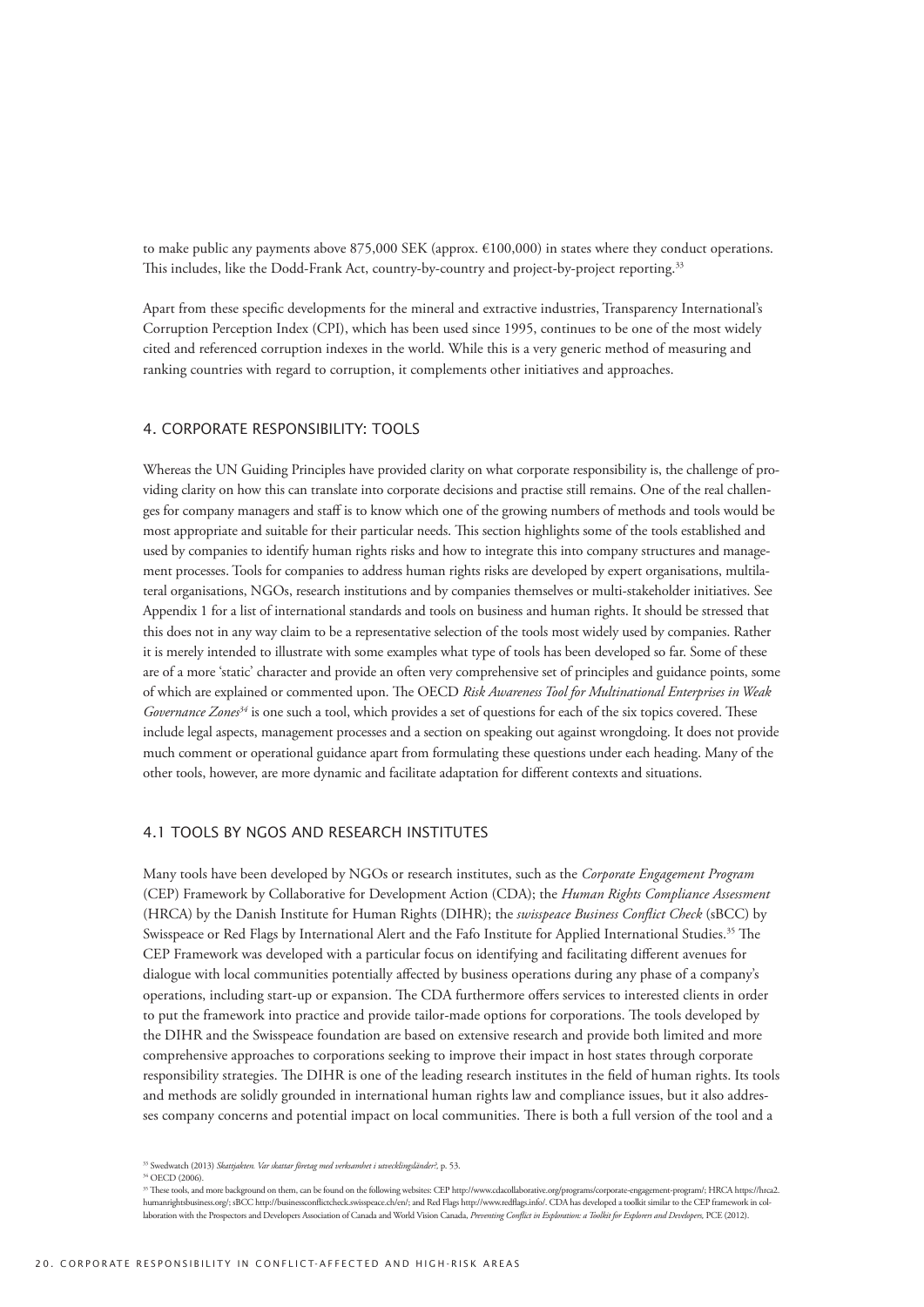condensed version (the HRCA Quick Check). The Swisspeace sBBC is essentially a web-based self-assessment tool with the possibility for companies to procure consultancy services for more tailor-made solutions for their individual needs and priorities. Finally, the Red Flags initiative lists activities which should raise a 'red flag' of warning to companies for potential legal risks and which may require action. Red Flags is drawn from actual experience and the project website contains case studies on existing international law and court cases. To improve accessibility, it recently released an iPhone app.

#### 4.2 Tools by corporations and multilateral organisations

Corporations, sometimes in collaboration with multilateral organisations, have also developed a whole range of tools with similar services and methods to those described above. The Business Leaders' Initiative on Human Rights has, together with the UN Global Compact and the UN Office for Human Rights, established a *Guide for Integrating Human Rights into Business Management.*36 This guide is an easily accessible online tool comprising a series of steps including identifying and understanding human rights in relation to business, managing risks, integrating human rights into corporate policy and culture as well as tracking performance. Finally, Maplecroft is one of many corporations specialising in providing a wide range of services for businesses, governments, financial institutions and NGOs, including country risk research and mapping to identify ways that they can identify, monitor and mitigate a whole host of risks to operations in a variety of different settings and geographical contexts.37 Risk factors addressed by Maplecroft include, among others, human security, labour rights and protection, civil and political rights, and access to remedy.

These tools are developed from different perspectives; some more research-based, others more practically oriented and drawn from actual experience. Some are designed as self-assessment tools easily accessible to anyone interested in using them; others are developed more as a package of consultancy services requiring engagement between the entity designing the tool and their client. Despite their variation and different emphases, they all share certain core elements which are included and integrated into the respective tools to varying degrees. These core elements mirror rather well what we understand as conflict sensitivity. Most tools cover sections on context analysis, the interaction between the business investment and that context (in terms of human rights impacts) as well as appropriate responses based on this knowledge. In addition to this, transparency is a cross-cutting theme throughout. Most tools integrate sections on tracking performance, stressing the importance of communicating results and reporting on the actions taken by corporations to address human rights concerns.

Finally, tools need to be selected and adapted to each industry and each sector, country, culture and unique set of stakeholders. They should be used at various points, both in early stages and when significant changes occur, such as start-up and planning, feasibility and exploration stages, merger and acquisition, expansion, decommissioning and closure. There are many other tools, some which focus on specific sectors. This section has tried to highlight some of the more general and widely used ones.

36 http://www.integrating-humanrights.org/

<sup>37</sup> See http://maplecroft.com/. The Human Rights Risk Atlas is one of the many tools and services available through Maplecroft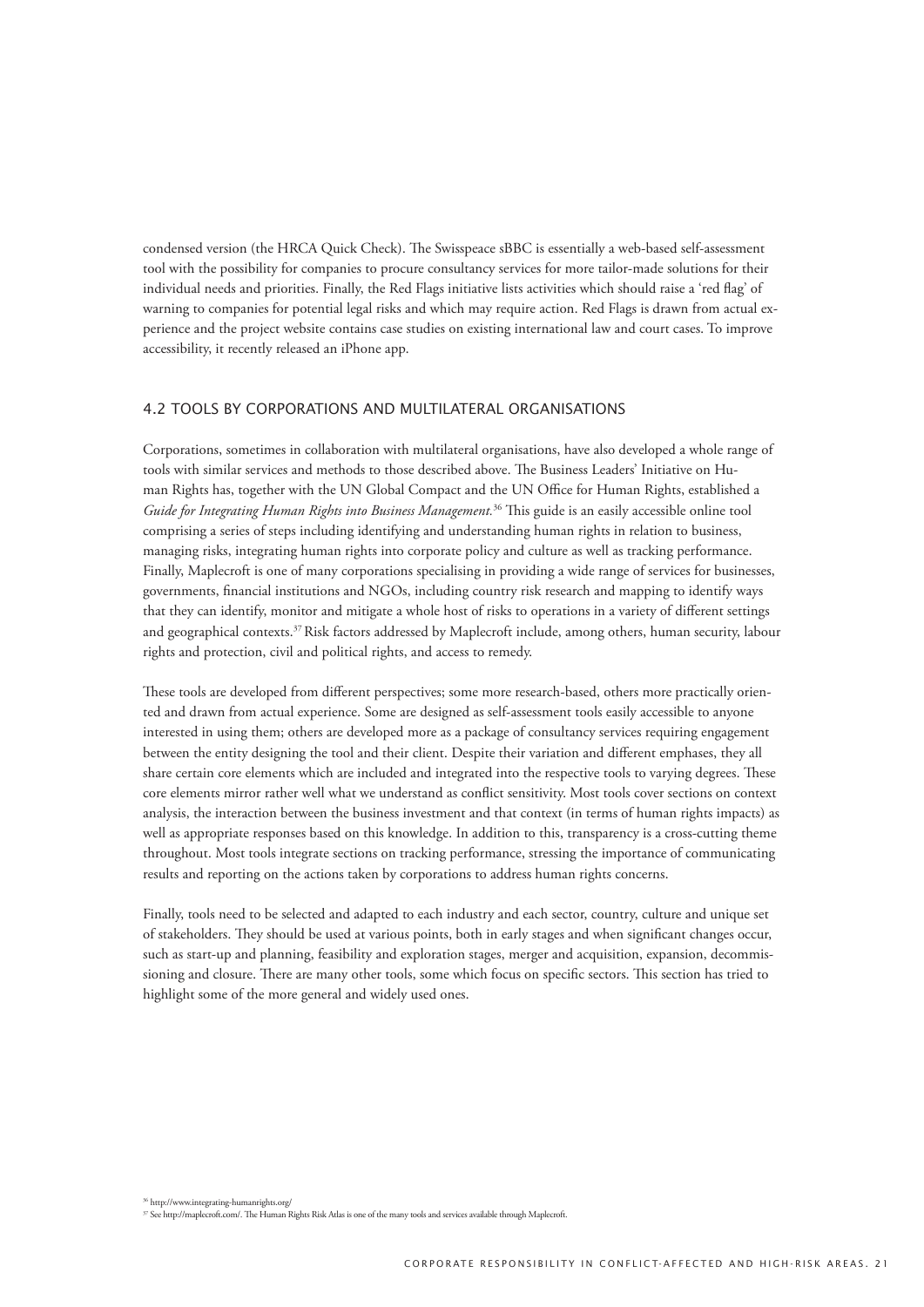## 5. CCDA case studies

#### 5.1 Testing a new concept

The research component of the CCDA project intends to shed light on a grey area between conflict research and the research done on corporate responsibility. Much has been done on conflict research (and the interaction with aid) as well as on corporate responsibility in the context of new markets, often characterised by fragile states or conflicts. However, less research has been done where these two spheres intersect. When does a transnational corporation risk getting entangled with conflict actors, and thereby becoming dependent on the continued existence of the conflict and/or a conflict party? How can we learn from experience to become better at understanding the often extremely complex country contexts in which many companies operate, and ultimately avoid these risks, or mitigate their effects? These were the questions that drove the CCDA project and guided the commissioned research papers discussed in this section. The five research papers explore and test the utility of a concept that the project labelled commercial conflict dependent actor (CCDA). The working definition adopted for the purpose of this project is *an actor that has based its actions or adjusted them to an armed conflict in such a way as to benefit financially from it.* 

Arms manufacturers and the extractive industry, including those involved with conflict minerals and so-called blood diamonds, often find themselves on the frontline among private sector actors in conflict-affected areas and fragile states. The CCDA project aims to contribute with learning on sectors beyond the traditional arms and extractive industries. Therefore, the project seeks to expand the purview of the research to encompass other business sectors producing more mainstream consumer products as well.

All the research papers explore a set of interrelated questions: how can CCDAs be identified in each particular context; what does the web of interaction look like; and what are some of the ways in which this impacts on the local conflict. There are contexts in which CCDAs may gradually become increasingly dependent on a conflict situation or a conflict party (or on an actor associated with or which has ties to a conflict party). When we speak of a party to the conflict, we refer typically to the belligerent actors engaged in armed confrontation over a conflict issue, whether over territory, religion or political power. Examples of conflict actors are states and insurgency groups.38

# 5.2 CCDA research papers in four locations

The research papers, or case studies, analyse CCDAs in the Democratic Republic of the Congo (DRC), Myanmar, Colombia and the occupied Palestinian territory (oPt) (two papers were prepared for the latter). Two of the authors are international academics and researchers (DRC and Myanmar) and three of the papers were authored by national experts active in implementing agencies in the development sector in their respective region (oPt and Colombia). These different perspectives and vantage points allowed the project to gather a variety of interpretations of the CCDA concept, including how these actors relate and interact with the conflict environment and relevant stakeholders. The subjects of the studies include actors in the beverage industry, energy and mining sectors as well as special economic zones (industrial zones). Table 1 provides an overview of the research papers and the different actors and sectors that were the subjects of analysis. It shows that two of the papers identify individual companies as CCDAs (in Myanmar and Colombia), one includes security providers and conflict parties (in the DRC) and the remaining two examine a sector or a group of companies and actors as CCDAs (the oPt papers). They all included field visits to the various locations and conducted interviews with relevant individuals as well as reviewed pertinent secondary sources.

<sup>&</sup>lt;sup>38</sup> The 'conflict issue' is sometimes referred to as 'incompatibility' and parties to the conflict are often divided into primary and secondary parties. The intention is not to expand on this further here, but the Uppsala Conflict Data Program, http://www.pcr.uu.se/research/ucdp/, is one source which provides useful definitions.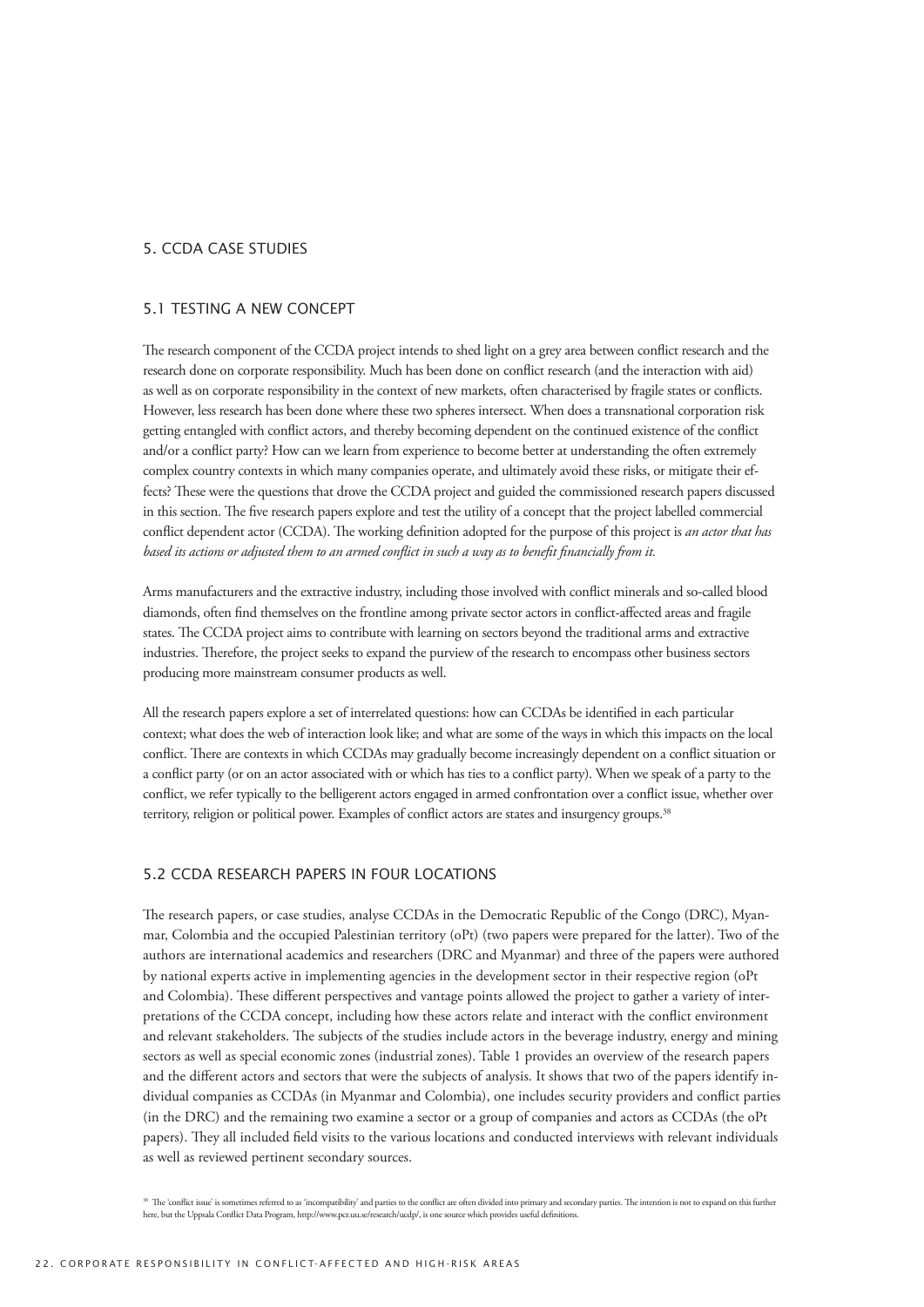All four locations reviewed in the research papers have been experiencing armed conflict as of 2012.39 Both the DRC and Colombia are currently at an early stage of peace talks, whereas the occupied Palestinian territory is not engaged in a comprehensive and formal peace process (although partial talks do occur). Myanmar is in a state of transition from a military dictatorship towards, at least partially, civilian rule and a gradual opening up of the Myanmar economy. Myanmar, Colombia and the occupied Palestinian territory belong to a rare category of unusually protracted armed conflicts that have all been running for about half a century or more. Sometimes two or even three generations of families and communities have been born into a logic of war and many know of no other way of life. This should be borne in mind when discussing the role of business and human rights. Change may be occurring on the surface in terms of peace agreements and nascent national legislation, but old power structures, ethnic divisions, traditions of corruption and deeply entrenched mistrust of each other are likely to linger on and prevail for a long time.

## 5.2.1 Overview of research papers

The DRC paper analyses the interaction between Bralima, the Heineken Group's subsidiary in the DRC, and three security providers in the country, namely rebel groups, private security companies (PSC) and state security forces. The Heineken Group owns 95% of Bralima, which in turn, controls approximately 75% of the national beer market. The paper on Myanmar explores the relationship between the French energy company Total and Myanmar state actors, primarily the state army. It discusses the challenges involved in operating in a conflict-affected region and takes a closer look at the ways in which Total and state actors depend on each other from various perspectives.

The author of the Colombia paper hones in on two TNCs in the mining sector, Anglogold Ashanti and Continental Gold, and their impact on the conflict and local communities. Finally, the two papers on the oPt take a somewhat broader approach as they analyse an economic zone and the system of tunnels connecting the oPt with external markets in neighbouring states. They also apply an historical lens through which the authors interpret the current state of affairs and discuss some of the implications on the conflict context. The research papers all describe unique contexts and make different interpretations of the CCDA concept. However, there are also some general recurring themes that are found across the papers, and the following is an attempt to take stock of some of these.

# 5.2.2 The challenge of identifying CCDAs

As outlined above, the purpose of the research papers was to explore the concept of CCDAs from a rather flexible and open vantage point. The authors all grappled with the question on which types of actors could be considered a 'commercial actor'. Table 1 shows one way of dividing CCDAs into three subcategories: private, armed and state actors. This distinction is not always clear-cut and one may argue whether a private security company should be described as an armed actor or a commercial/private actor. The distinction here focuses on the primary characteristic of each CCDA identified in the research papers and is intended merely as an easy overview of the five different interpretations of the concept.

39 According to the UCDP; http://www.pcr.uu.se/research/ucdp/. A conflict is defined as a situation in which at least 25 battle-related deaths occur per calendar year.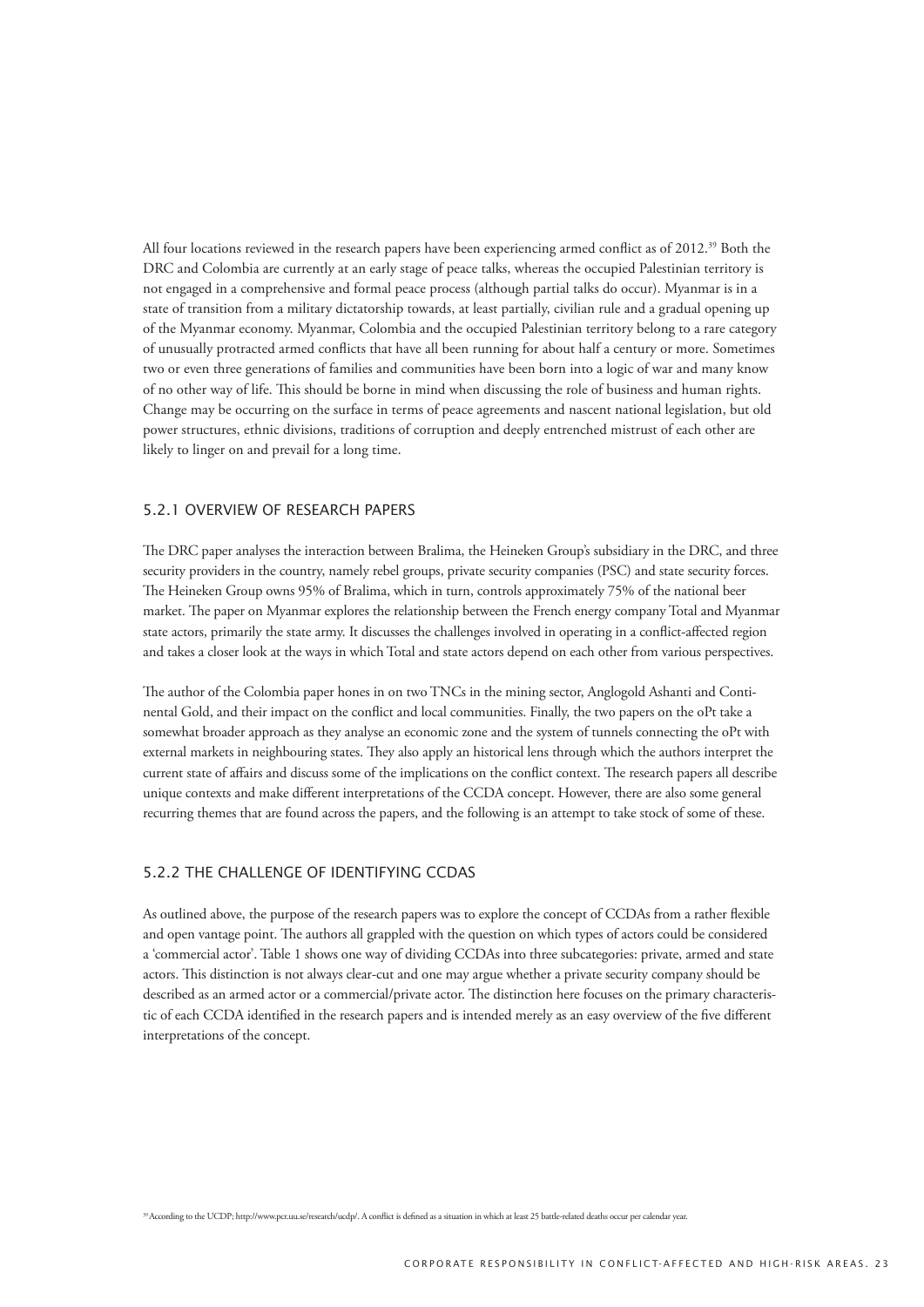|                 | <b>CCDA</b>                           |                                              |                                                               | <b>INTERACTION</b><br><b>WITH</b>                         | <b>SECTOR</b>      |
|-----------------|---------------------------------------|----------------------------------------------|---------------------------------------------------------------|-----------------------------------------------------------|--------------------|
|                 | Private actor                         | Armed actor                                  | State actor                                                   |                                                           |                    |
| DR CONGO        | Private                               | Rebel groups<br>security<br>companies, State | Security forces                                               | <b>Bralima</b><br>(corporation)                           | Beverage           |
| <b>MYANMAR</b>  | Total                                 |                                              |                                                               | Gov't of Myanmar                                          | Energy             |
| OPT I           | Tunnel owners                         | Gaza armed<br>factions                       | De facto Gov't of Gaza,<br>Gov't of Egypt, Gov't<br>of Israel | All actors to the left                                    | Transport          |
| OPT II          | Industrial Estates                    |                                              |                                                               | Gov't of Israel<br>De facto Gov't of<br>GazaPalest. Auth. | Industrial<br>zone |
| <b>COLOMBIA</b> | Anglogold Ashanti<br>Continental Gold |                                              |                                                               | Gov't of Colombia                                         | Mining             |

**Table 1.** Overview of CCDAs and their interaction with key stakeholders (from the research papers).

The papers on Myanmar, Colombia and the occupied Palestinian territory on the Industrial Estates (oPt/IE) identify private corporations as CCDAs, whereas the paper on the DRC identifies primarily armed actors or security providers. These include illegal armed groups (rebel groups), the private sector (private security companies) and state entities (state security forces). Finally, the paper on the tunnel system in the oPt applies the broadest definition as it includes all three categories of private, armed/security and state actors. The authors of that paper prompted the inclusion of states in their list of CCDAs by choosing to apply a broader concept, thus departing somewhat from the CCDA working definition. The reason for this, the authors of the report argue, is that commercial interests cannot entirely be separated from political interests in such a complex situation as the oPt.

## 5.2.3 Porous borders between the economic and political spheres

All the research papers discuss the local context and CCDAs not only from the commercial viewpoint but also through a broader political lens. This is only natural when the boundaries between the economic and the political spheres are not always clear, in particular in situations highly charged with political tension and civil strife which often affect all aspects of ordinary people's lives. Even commercial actors may have political leverage. This is very much the case with Heineken's subsidiary in the DRC, Bralima, one of the largest corporations in the country. With a staggering 75% control of the national beer market, Bralima exerts considerable influence at the national level and has been sponsoring political campaigns. Politicians and government campaigns benefit from the massive popularity of the brand of Bralima and vice versa.

The oPt report on Industrial Estates (IE) debates the implications of the Industrial Estates regime for the political situation and how this can contribute to the violation of international law. The IE is the result of an agreement between the Palestine Liberation Organization (PLO), Israel and international financial institutions on the use of a specified land area and infrastructure for industrial activities, such as manufacturing, packaging and labelling with a view to transporting products to local and international markets. The report argues that the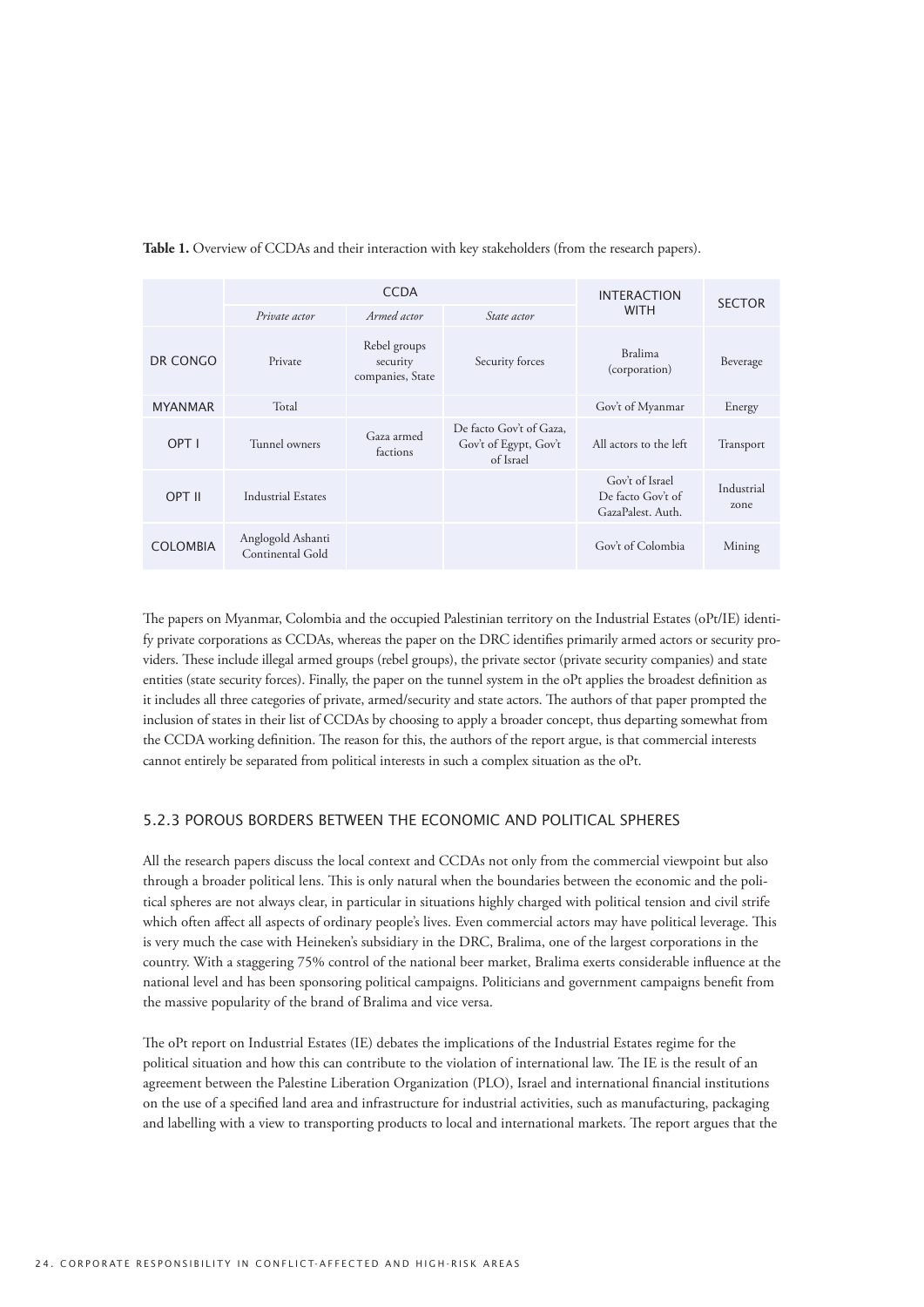IE may be viewed as a form of industrial settlement, thus violating international humanitarian law, more specifically the prohibition to transfer the civilian population of the occupying power into the occupied territory. What is essentially an economic activity also has political implications.

The situation of Myanmar further challenges our understanding of a private actor, as most of the private corporations in that country are also state-owned. In fact, more than half of the subsidiary or partner corporations of TNCs in Myanmar are state companies. We should recall, however, that the UN Guiding Principles on Business and Human Rights apply also to companies that are state-owned or state-controlled.<sup>40</sup> As Myanmar has been governed by a military regime for decades, exercising strict control of virtually all aspects of Myanmar society, a private sector does not exist in the same sense (ie. separated from the state) as in many other countries. Within that particular context, Myanmar perhaps best illustrates the close proximity and symbiosis of commercial and political actors. This sets the case of Myanmar apart from the others, and it becomes far more difficult for TNCs to avoid getting entangled with politics as most companies are still controlled by the political and military elite.

## 5.2.4 Security providers

*The activities of PSCs can have potentially positive and negative consequences for their clients, the local population in the area of operation, the general security environment, the enjoyment of human rights and the rule of law.* – International Code of Conduct for Private Security *Providers41* 

The security concerns of a company establishing operations in a conflict-affected region is clearly a fundamental issue for ensuring the sustainability of its business, regardless of how these concerns are addressed. Without being able to guarantee the physical security of the personnel and the infrastructure of a company, there is little chance of success and continuity of that business. Herein also lies the risk of becoming dependent on conflict actors or actors with ties to conflict actors. The providers of security are usually private security companies (PSC), ranging from small local companies to major TNCs specialising in the provision of comprehensive security solutions for companies. It can also be state security forces. Rebel groups or insurgents are usually seen as sources of insecurity, not providers of security, but in some contexts international actors have used rebel groups to secure their interests and personnel.

Both the DRC and the Myanmar reports place the provision of security at the centre of the discussion. Schouten, the author of the DRC report, makes the case that the security providers reviewed in the report – rebel groups, PSCs and state security forces – can all be viewed as CCDAs. The fact that PSCs depend on a continued situation of insecurity is reflected in the words of one of the PSC managers interviewed for the study: 'if the DRC would be completely secure, with a functioning state security sector, there would be no more work'. The debate on the privatisation of security in high-risk locations and fragile states is not new and the situation of the DRC should be seen within the framework of this broader global trend. As the most basic and fundamental objective of a PSC is the provision of security for their clients, it is only natural that (however odd it may sound) an environment of insecurity provides the 'best' prospects for a company with such a business model. For that reason, it may be more meaningful to discuss PSCs as a problematic general phenomenon, rather than analysing one actor in isolation. From that vantage point, the more serious concern about PSCs is perhaps the extent to which they may exploit and manipulate people's *perception* of security. While the actual security of a

<sup>41</sup> *International Code of Conduct for Private Security Providers* (ICoC) p. 3. The ICoC has been signed by 708 companies in the security sector as of September 2013.

<sup>40</sup> Principle #4 of the *UN Guiding Principles on Business and Human Rights.*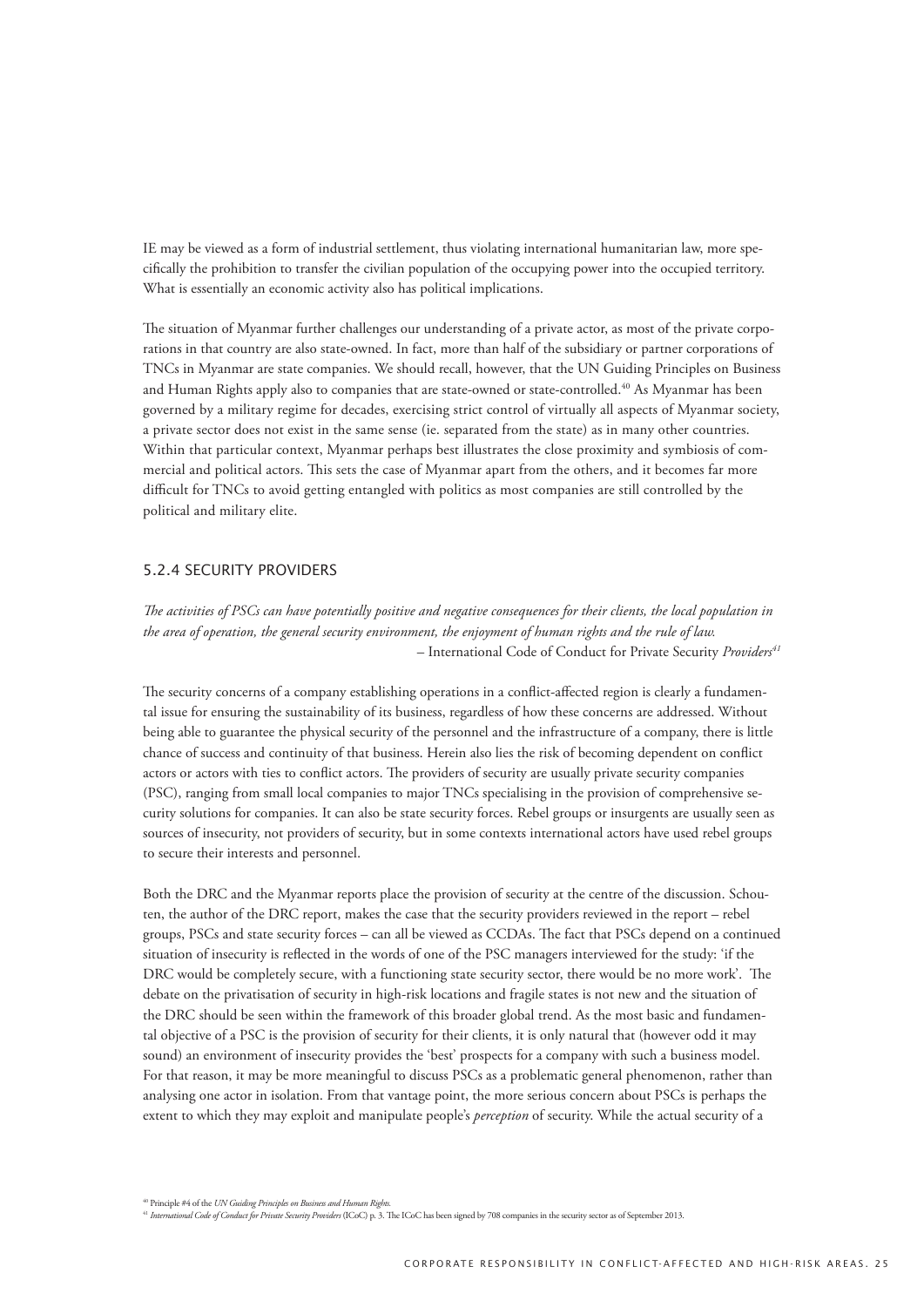certain city or region may be fairly satisfactory, many factors, including PSC marketing, may influence and fuel people's *perception* of insecurity. In other words, people's perception of insecurity may be very high, whereas the *actual* insecurity (measured against verifiable crime statistics) could be very low. Schouten makes the case that PSCs should be expected to 'oversell' insecurity in the DRC to instill in the minds of their prospective clients the perception of high levels of insecurity that are exaggerated and not grounded in actual statistics.<sup>43</sup>

One of the observations from the Myanmar case with regard to security actors is the mutual dependency between these and a national corporation. Although our focus in this report is on TNCs, it may add to our understanding to consider a case of a national corporation becoming dependent on state security actors. The transport and construction company Yuzana has been dependent on the protection of the state army for its operations, while the army, in turn, has benefited from the Yuzana facilities for storage of military equipment. Nordquist makes the point more broadly: 'security is a costly thing, and basically a political matter, not financial'.44 He argues that it becomes almost necessary to use state enterprises as business partners due to the general situation of insecurity and instability in the country, in turn created by the lack of institutional protection such as adequate legislation. As the state enterprises – through their direct link to the Myanmar political and military leadership – are the best guarantors of security, and foreign companies are a well-needed source of revenues, this creates a win-win situation and thus a situation of mutual dependency.

#### 5.2.5 Transparency

The question around transparency can be seen as cross-cutting – a recurrent theme running throughout the debate on corporate responsibility in developing countries and fragile states. Whereas the UN Guiding Principles emphasise the general importance of transparency measures, the EITI principles place more specific focus on transparency as one way to contribute to enhancing public financial management and accountability.

All of the CCDA research papers, in particular the DRC, Colombia and Myanmar reports, cover aspects of transparency and accountability. The author of the DRC report raises the issue of transparency regarding Heineken's operations in the country, and notes that security arrangements are not included in the company's annual reports, even though investment in security is central to its business operations. This also ties in to the broader debate around the need for country-by-country reporting. Reporting at the national level prevents companies from dodging responsibility and public debate on issues of vital concern for ordinary people affected by business investments. The United States and the European Union have already passed laws or regulations, as discussed above, requiring certain companies to include country-by-country reporting.45 Details and comparisons on transparency levels in Swedish corporations as well as Swedish government agencies specialising in export and trade have been reviewed in recent reports.<sup>46</sup>

As the Myanmar paper explains, the general context of corruption and lack of transparency in the past decades is particularly challenging. The country is ranked the third lowest in the world on the Transparency Corruption Perception Index.47 Severe systemic flaws and deficiencies in transparency in combination with a private sector largely controlled by the military regime prompt fundamental questions as to whether investments in such an environment are even feasible without fuelling conflict or directly (or indirectly) aiding one of the conflict parties. In the words of one expert on Myanmar, 'responsible investment in Myanmar is not on the map as things stand today'.<sup>48</sup> Finally, the author of the Colombia paper reports a lack of transparency regarding the government's process of awarding concession rights to foreign mineral extraction companies. The report shows that organised local

44 Nordquist, K-A. (2013) p. 8.

<sup>&</sup>lt;sup>43</sup> *Ibid.*, p. 11. However, the problem is also that reliable statistics is often lacking in many countries.

<sup>45</sup> The Dodd-Frank Act in the US (2010) and the Accounting Directive in the EU (2013). See chapter 3.2.5 above.

<sup>46</sup> See for example Eklöf (2011) and Transparency International-Sverige (2013). Both reports are in Swedish. The relevance of state agencies such as export credit agencies and official investment insurance agencies is further underlined in the UN Guiding Principles p. 9.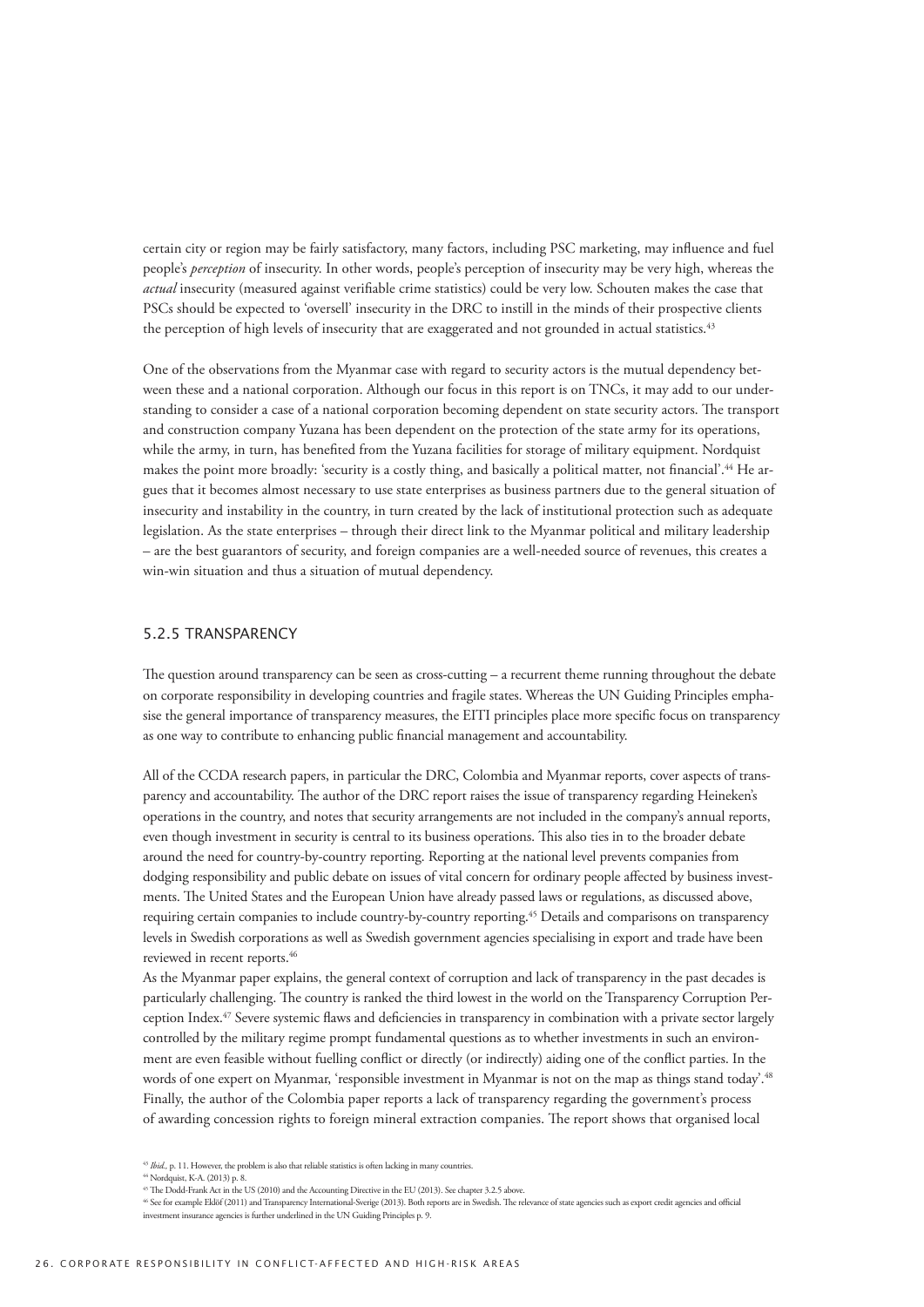communities have neither been adequately informed nor consulted before the government of Colombia signed concession agreements handing over the control and management of mineral extraction, for a period of 30 years, on the territory on which these communities live and depend for their livelihood.

## 6. Conflict sensitivity in Scandinavian companies

The CCDA project commissioned a study on conflict sensitivity in Scandinavian companies implemented by Enact Sustainable Strategies.49 The study reviews the knowledge level among Scandinavian companies in the area of conflict sensitivity, ie. company managers' and staff's understanding of the full range of impact of business operations in host states, including legal compliance with regard to the different sets of law discussed earlier. It looks at company systems, decision-making process and policies. The study is based on interviews with both managers and staff at the head office and at field locations in four different companies with sales or operations in 40 countries or more worldwide, including conflict-affected and high-risk areas. As the purpose of the study was not to scrutinise any individual company, but rather to provide an overview of a select group of Scandinavian companies, the interviews were conducted on the condition of anonymity. Despite this, only four out of 15 companies agreed to participate in the study. The two most common justifications for declining were unfamiliarity with the issue and sensitivity and therefore reluctance to share company experience in this area.

Terms such as 'conflict country', 'weak governance areas' or other similar terms are understood in different ways, and there is no set definition to guide the companies. The part on decision-making and policies reveals that knowledge of the international normative framework on corporate responsibility (international law, the UN and the OECD guidelines and other voluntary initiatives) varies significantly among companies. Some describe their expertise in this area as advanced, whereas others consider their knowledge as limited or very basic. Some express an interest in tools for corporate responsibility and human rights monitoring but at the same time state that many of these are too advanced and complex. Instead, some argue, they need to be more detailed and applicable to the companies' operations. One company said that should human rights-related risks occur, they would identify an adequate tool for addressing this.

When considering an establishment or acquisition, the assessment and decision-making processes vary, not only between companies, but different approaches were also found within the same company. All interviewees further state that due diligence processes, including risk assessments, are always carried out. However, engagement with external stakeholders may be limited depending on, for instance, sensitivity issues. Most of the companies interviewed do not conduct separate human rights risk assessments, but state that human rights are included in the general due diligence processes. Many human rights aspects are covered by the normal procedures required on legal and financial grounds, for instance.

The study further looks at the impact of the company on conflicts and vice versa, knowledge of conflict actors as well as how policy relates to operations. Most interviewees did not see any obvious risks for complicity in human rights abuses. All companies interviewed stated that they try to avoid working in conflict-affected countries, but if they do, their ambition is to remain neutral.

Companies do acknowledge that conflict has a bearing on a company's operations. Some examples of the negative impact cited by the persons interviewed include factories which had to be temporarily closed, difficul-

<sup>47</sup> Myanmar is ranked 172 of 174 countries on the Transparency Corruption Perception Index for 2012. Nordquist, K-A. (2013) p. 26. 48 Nordquist, K-A. (2013) p. 26. Quote from Bertil Lintner, expert on Myanmar.

<sup>49</sup> I Enact Sustainable Strategies AB (2013) *Conflict Sensitivity in Scandinavian Companies.*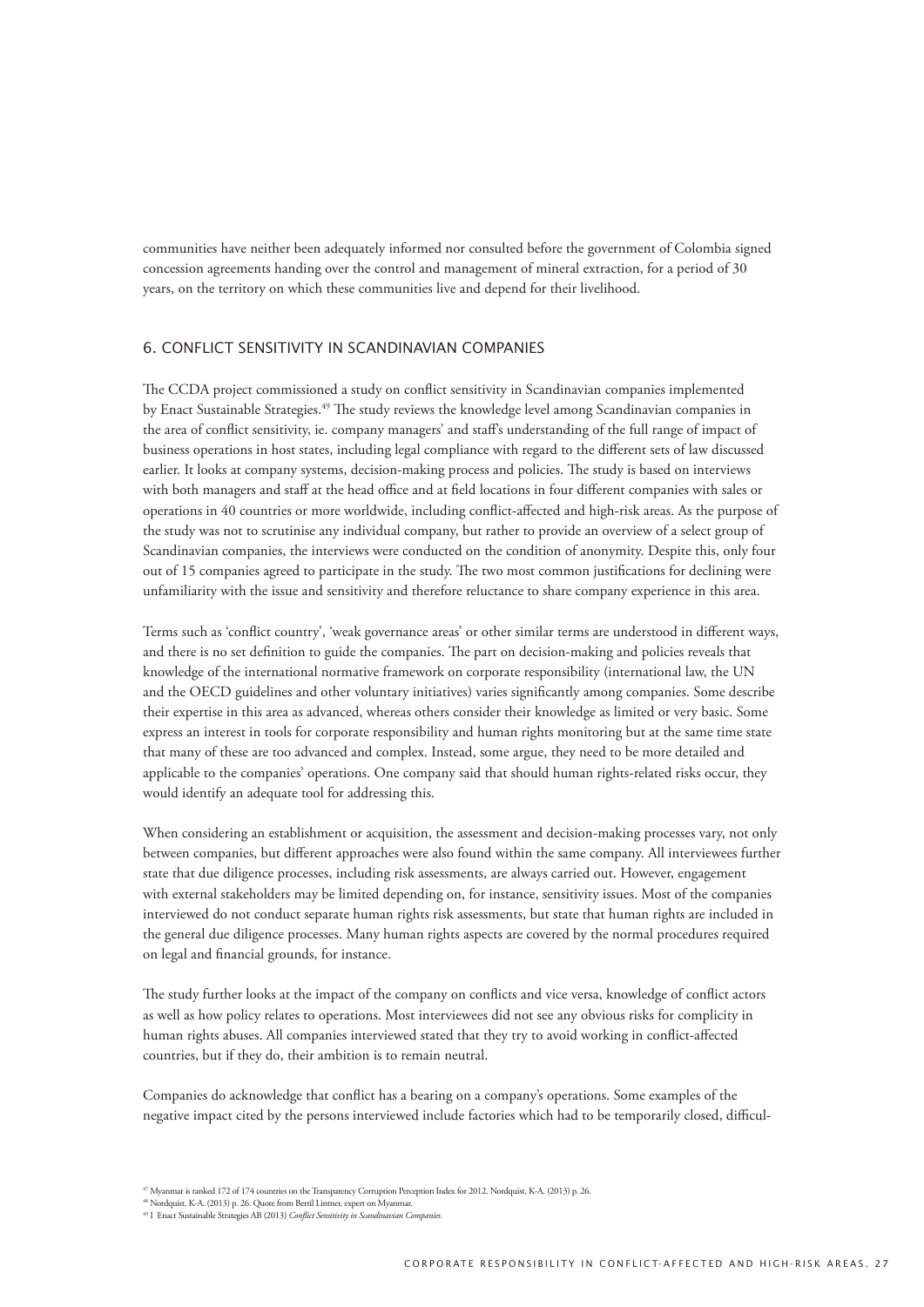ties encountered when purchasing material and energy, corrupt business partners, and the risk of unintentionally doing business with occupied territories. Furthermore, difficulties in sustaining training programmes of managers and staff due to high staff turnover, and contradictions between national and international law were highlighted as important challenges. On the other hand, positive impacts of business operations reflected in the interviews included companies which invested in employment of former combatants in post-conflict situations and the recruitment of a mixed workforce.

Recommendations from the study include awareness-raising on corporate responsibility in conflict-affected areas, clarifying expectations on companies, promotion of multi-stakeholder initiatives, sharing of more best practice, developing a conflict risk and assessment tool, and conducting training.

# 7. Conclusions

## 7.1 The international framework and tools

**Critical to raise awareness of the wider legal implications for companies active in areas of armed conflict.**  Whereas international law applies explicitly to states, companies must be aware that international humanitarian law applies, in addition to international human rights law, in situations of armed conflicts.

**Need to facilitate overview of tools for corporate responsibility.** While the UN Guiding Principles provide clarity on *what* corporate responsibility is, there is still a need to provide the same clarity on *how* this can be done in practice. Improved access and an overview of existing tools can contribute to this.

# 7.2 Conflict sensitivity in Scandinavian companies

**Challenges remain to find appropriate ways for sharing experience on sensitive issues.** Companies are uncomfortable with sharing valuable experience on corporate responsibility. This is often due to unfamiliarity with the emerging international framework on corporate responsibility and issues of sensitivity.

## 7.3 CCDA case studies

**CCDA - one of many ways to explore the impact of companies in conflict-affected areas.** The CCDAs identified in the papers included not only private and commercial actors, but also security actors and states. Future studies would benefit from including analysis of the complex web of relationships among these, often characterised by mutual dependency. Most actors are not monolithic structures in the sense that generalisations can easily be made, but individuals or groups within the same structure may be engaged in illegitimate activities without the endorsement of the leadership.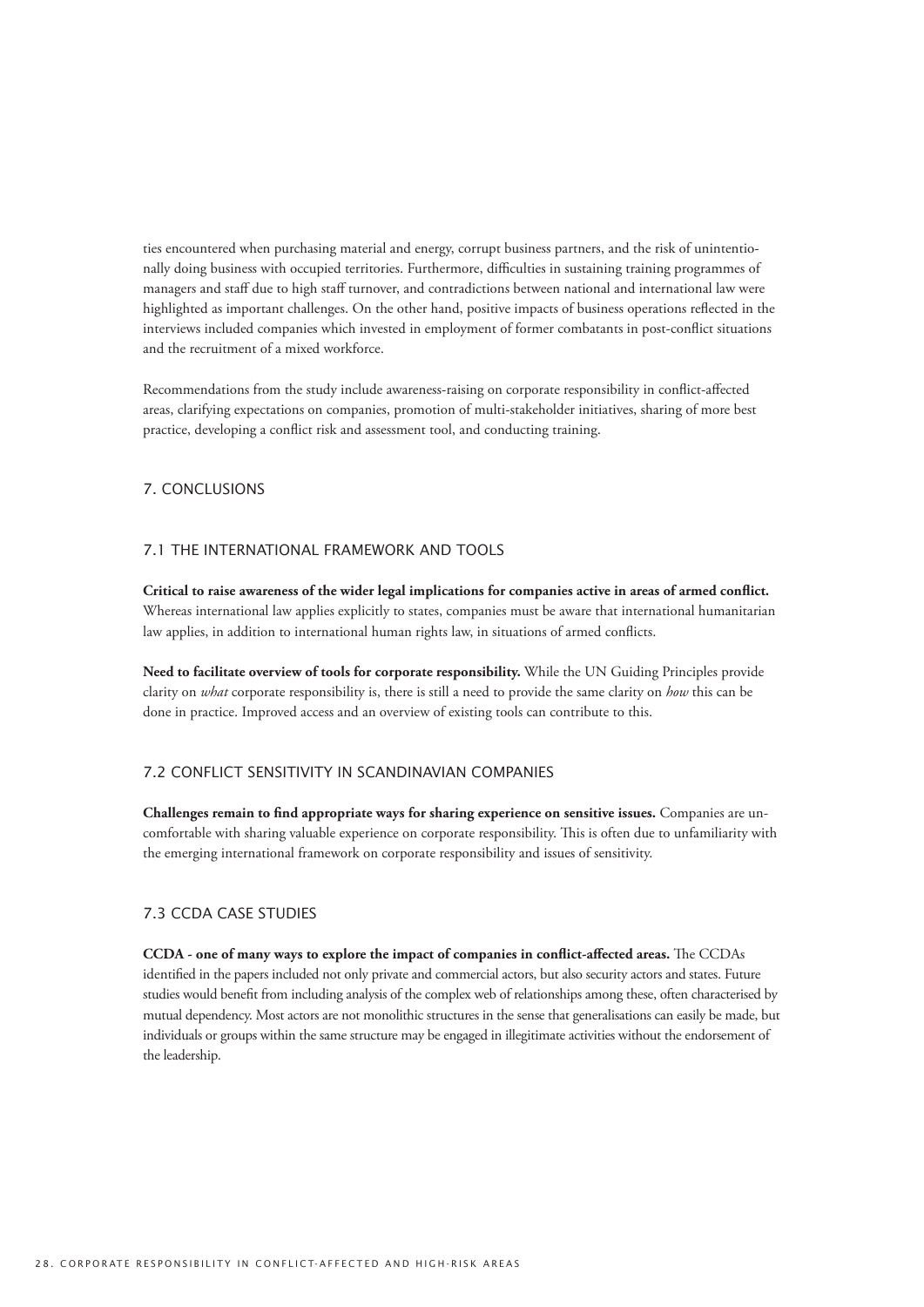**Increased transparency is key for building mutual confidence between businesses, their partners and stakeholders.** The relevance of transparency and accountability issues is as important in the general context of TNCs globally as it is in conflict-affected areas specifically. The lack of adequate transparency, such as country-by-country reporting, deprives people of the means for demanding accountability from both states and TNCs. Excluding consultations with local stakeholders when large-scale foreign investments are done may carry long-term negative consequences for local communities and thus prolong and delay peace-building efforts in societies recently emerging from conflict.

**Corporate responsibility may not be realistic in certain extreme situations.** In cases of military rule or situations controlled by illegal armed groups, as the cases of Myanmar and the eastern DRC illustrate, the question arises whether responsible business practice to any meaningful extent is possible. Then the choice becomes either not to invest or establish business operations at all or to do so but on the understanding that this means that engagement with conflict parties becomes virtually inevitable. In a context such as Myanmar, where the border between the private and the political spheres is unclear, it can be argued that business investments, at least until recently, are impossible without also getting entangled in political affairs. Supporting or legitimising one of the conflict parties (or being *perceived* to be doing so by others) may be an inevitable consequence. Businesses and investors need to be well aware of these heightened risks.

**Possible short-term profit at the cost of long-term damage to company reputation**. Experience shows that there are both companies that are aware of the risks they take when investing in high-risk areas and those that are unaware of the negative consequences for their own operations as well as for the local communities and the environment. The cases of Myanmar and Colombia perhaps best illustrate this. A company which is active in a country governed by a military junta or a government which is targeted by international sanctions may reap short-term benefits due to lack of competition and quick processes with no normal system of anti-corruption safeguards. However, when a country opens up and when sanctions are lifted, these same companies are not always welcome by a new democratic government.

**Check the track-record of potential partners in more than one country.** A company may have a good reputation and track-record in one country, but violate established international standards in another. One of the observations from the case of the DRC highlights the importance of verifying a prospective national business partner's track-record not only in the country in which business operations are planned, but more broadly at a global level.

**Need for more inter-sectorial dialogue between businesses, civil society and governments.** The challenges encountered in conflict-affected areas are similar for the business and the development community, even though their objectives are different. While businesses and investors can provide much-needed capital and boost job crea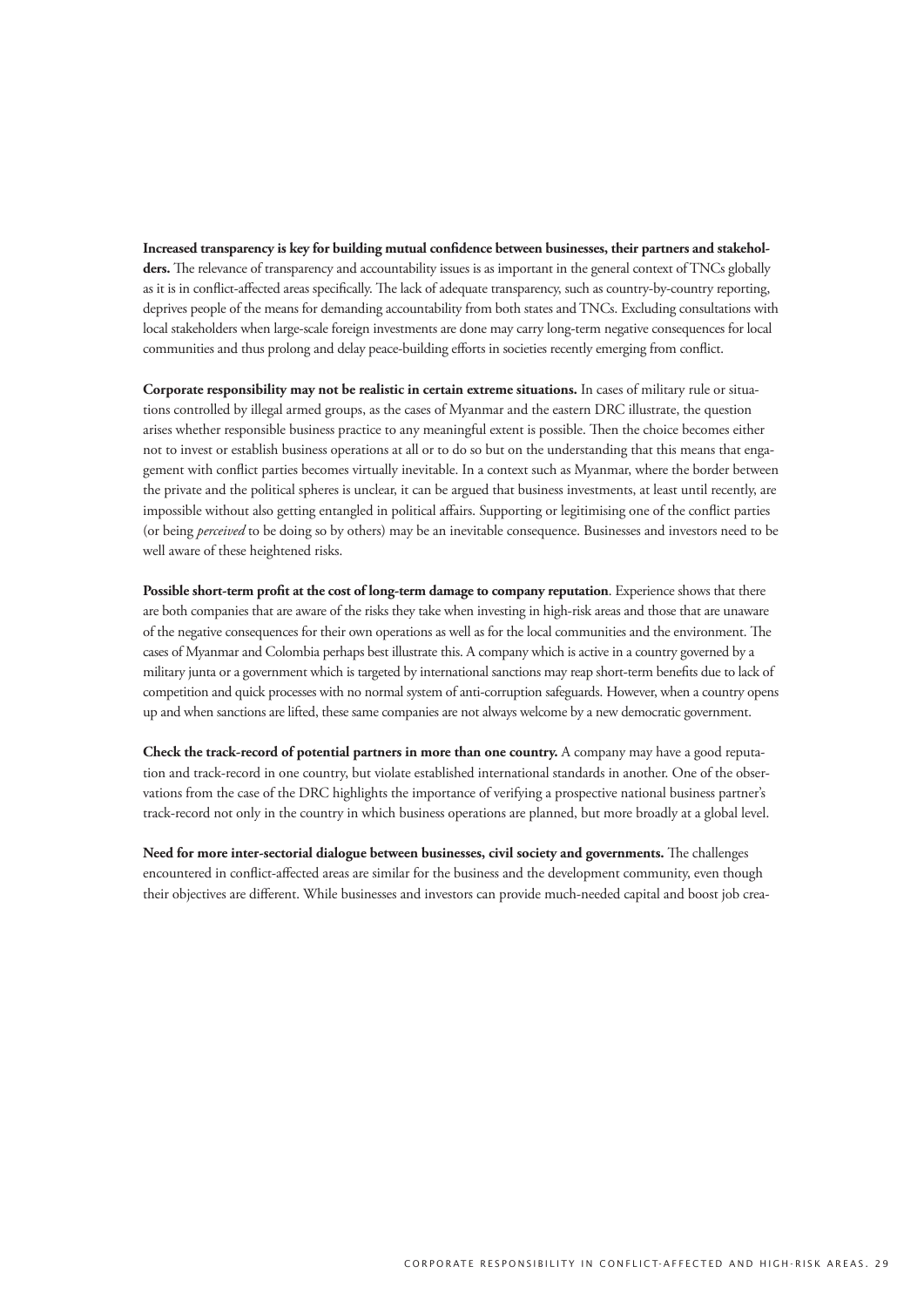tion, the development community has gathered a wealth of experience of, and networks among, local stakeholders and communities. One of the challenges ahead is to find a common language in order to benefit from each other's comparative advantages.

## **REFERENCES**

APFO, CECORE, CHA, FEWER, International Alert and Saferworld (2005) Conflict-sensitive approaches to development, humanitarian assistance and peace-building: tools for peace and conflict impact assessment.

Anderson, M. B. (1999) Do no harm. How aid can support peace - or war.

Banfield, J., Haufler V. and Lilly D. (2003) Transnational Corporations in Conflict-Prone Zones: Public Policy Responses and a Framework for Action, as cited in International Alert (2005).

BLIHR (undated) Essential Steps for Business to Respect Human Rights. Guidance Note.

Brown, S., Goldwyn, R., Groenewald, H. and McGregor J. (2009) Conflict sensitivity consortium benchmarking paper. Working paper.

Commission of the European Communities (2001) Green Paper - Promoting a European framework for Corporate Social Responsibility.

Eklöf, G. (2011) Export till priset av mänskliga rättigheter? A Diakonia and Amnesty International report.

Enact Sustainable Strategies AB (2013) Conflict Sensitivity in Scandinavian Companies.

European Commission (2011) A Renewed EU Strategy 2011-14 for Corporate Social Responsibility.

Ganson, B. (ed.) (2013) Management in Complex Environments: Questions for Leaders.

Global Business Initiative on Human Rights and Institute for Human Rights and Business (2012) State of Play. The Corporate Responsibility to Respect Human Rights in Business Relationships.

Harvard University (2008) Rights Compatible Grievance Mechanisms: A Guidance Tool for Companies and their Stakeholders.

IBLF, IFC and UNGC (2010) Guide to Human Rights Impact Assessment and Management.

IFC (2012) Performance Standards on Environmental and Social Sustainability.

IFC (2012) International Finance Corporation's Guidance Notes: Performance Standards on Environmental and Social Sustainability.

Institute for Human Rights and Business (2011a) The "State of Play" of Human Rights Due Diligence: Anticipating the next five years.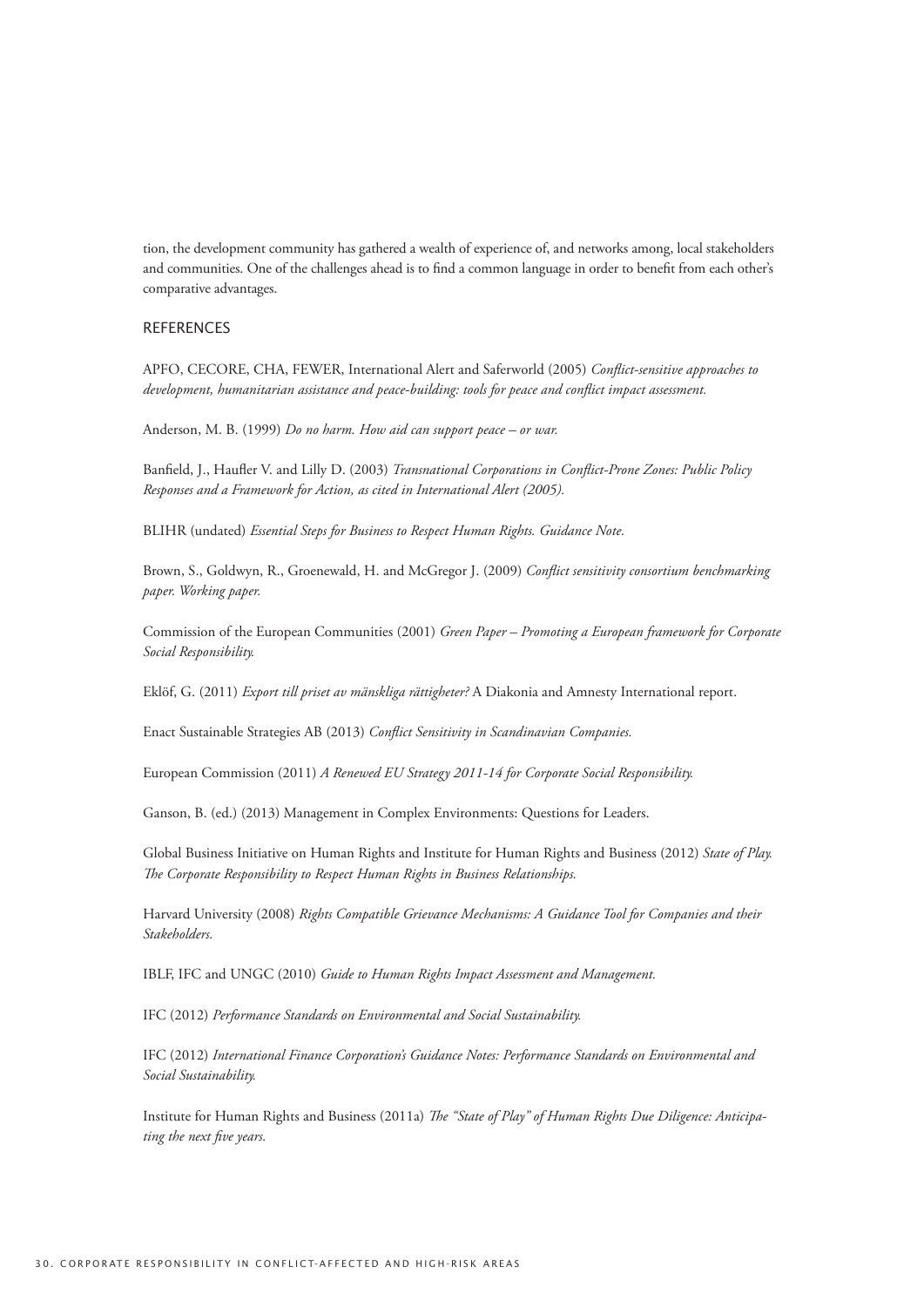Institute for Human Rights and Business (2011b) *From Red to Green Flags: The corporate responsibility to respect human rights in high-risk countries.*

International Alert (2005) *Conflict-Sensitive Business Practice: Guidance for Extractive Industries.*

The International Code of Conduct for Private Security Providers (ICoC) (2010).

ICRC (2006) *Business and International Humanitarian Law: an introduction to the rights and obligations of business enterprises under international humanitarian law.* Available at http://www.icrc.org/eng/resources/documents/ publication/p0882.htm.

ICRC (2003) *International Humanitarian Law and International Human Rights Law. Similarities and differences.* Available at http://www.ehl.icrc.org/images/resources/pdf/ihl\_and\_ihrl.pdf.

Jaekel, T. (2013) untitled. Unpublished internal paper for the CCDA project to review a select number of international initiatives on corporate responsibility.

Kihlström, C. (2012) *Commercial Conflict Dependent Actors – A Literature Review.* Unpublished internal paper for the CCDA project.

Multilateral Investment Guarantee Agency & Japan Environmental and Social Challenges Fund (2008) *The Voluntary Principles on Security and Human Rights – an implementation toolkit for major project sites.* In partnership with Anvil Mining. Working paper.

OECD (2013) OECD *Due Diligence Guidance for Responsible Supply Chains of Mineral from Conflict-Affected and High-Risk Areas.* Second Edition.

OECD (2011) OECD *Guidelines for Multinational Enterprises.*

OECD (2006) OECD *Risk Awareness Tool for Multinational Enterprises in Weak Governance Zones.*

Oxfam (2013) Business and Human Rights.

Regeringskansliet (2007) *OECD:s verktyg för riskhantering – för företag och investerare i områden med svaga regeringar.*

SADEV (2012) *Adaptations of aid in situations of conflict and fragility. A study of Sida's support system for conflict sensitivity.*

Swedwatch (2013) *Skattjakten. Var skattar företag med verksamhet i utvecklingsländer?*

Transparency International-Sverige (2013) *Transparens i företagens rapportering – en studie av de 20 största företagen i Sverige.*

United Nations General Assembly (2013), *Situation of human rights in the Palestinian territories occupied since 1967. A/68/376*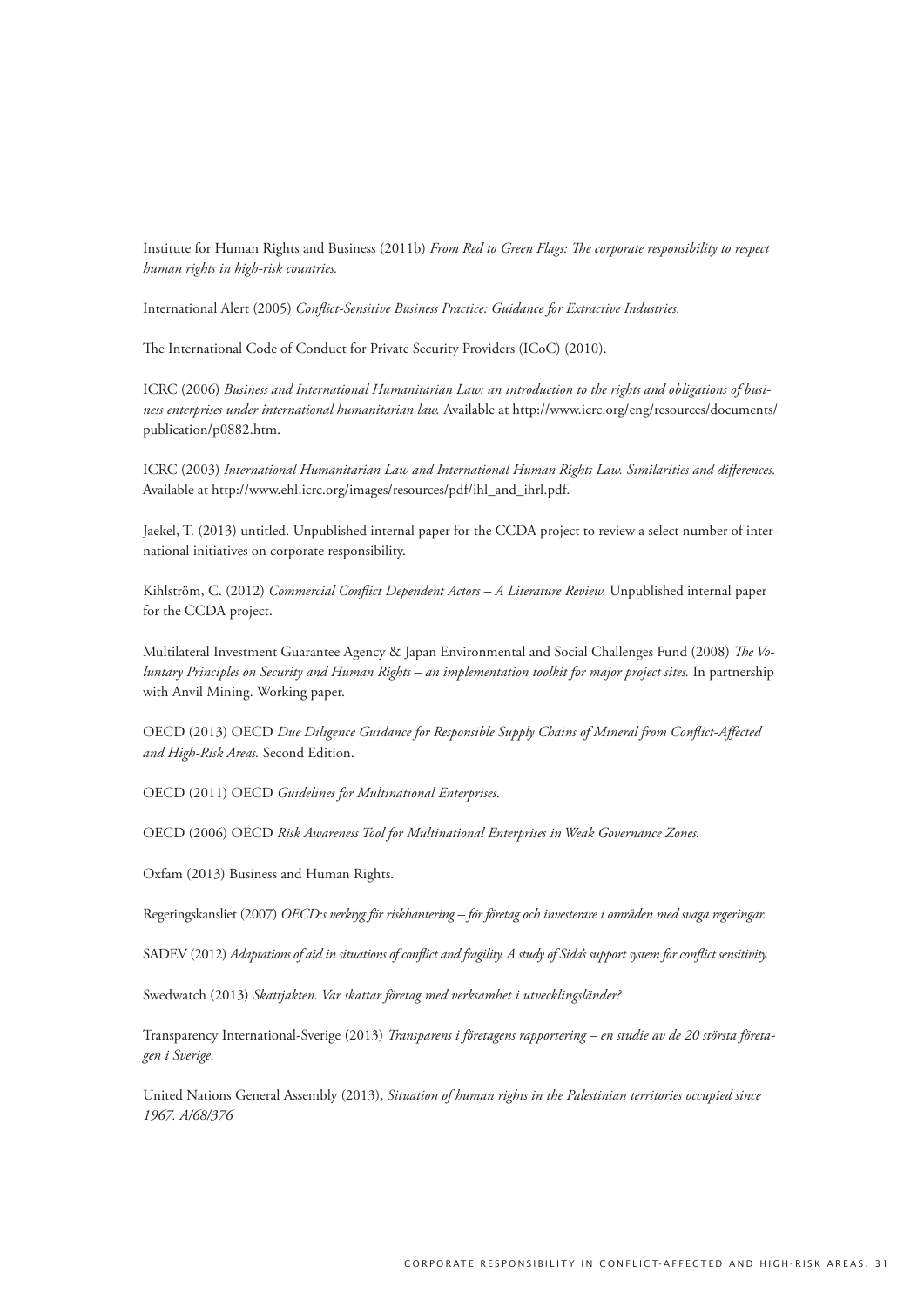United Nations Global Compact (2013) UN-Business Partnerships: A Handbook.

United Nations Global Compact (2012) After the Signature. A Guide to Engagement in the United Nations Global Compact.

United Nations Global Compact (2011) Annual review of business policies and actions to advance sustainability.

United Nations Global Compact and PRI (2010) Guidance on responsible business in conflict-affected and highrisk areas: a resource for companies and investors.

United Nations Global Compact (2002) Global Compact Business Guide for Conflict Impact Assessment and Risk Management.

United Nations Human Rights Council (2011a) Business and human rights in conflict-affected regions: challenges and options towards State responses. Report of the Special Representative of the Secretary-General on the issue of human rights and transnational corporations and other business enterprises, John Ruggie. A/HRC/17/32 May 27, 2011.

United Nations Human Rights Council (2011b) Report of the Special Representative of the Secretary-General on the issue of human rights and transnational corporations and other business enterprises, John Ruggie. Guiding Principles on Business and Human Rights: Implementing the United Nations "Protect, Respect and Remedy" Framework. A/ HRC/17/31, 21 March 2011.

United Nations Human Rights Council (2008) Protect, Respect and Remedy: a Framework for Business and Human Rights. Report of the Special Representative of the Secretary-General on the issue of human rights and transnational corporations and other business enterprises, John Ruggie. A/HRC/8/5. 7 April 2008.

Zandvliet, L. (2005) Opportunities for Synergy: Conflict Transformation and the Corporate Agenda.

Research papers commissioned for the CCDA project: Al Mezan Center for Human Rights (2013) Smuggling Tunnels: Between the Economy and Armed Conflict in Gaza.

Epshtain, I. and Shikaki, I. (2013) Case study in the occupied Palestinian territory: Industrial Estates.

Nordquist, K-Å. (2013) Getting it straight. Commercial Conflict Dependent Actors in Myanmar.

Schouten, P. (2013) Brewing security? Heineken in the Eastern DRC.

Tierra Digna (2013) COCOMOPOCA: Witness to a complex interaction between the Colombian conflict and the current composition of economic interests in the department of Chocó.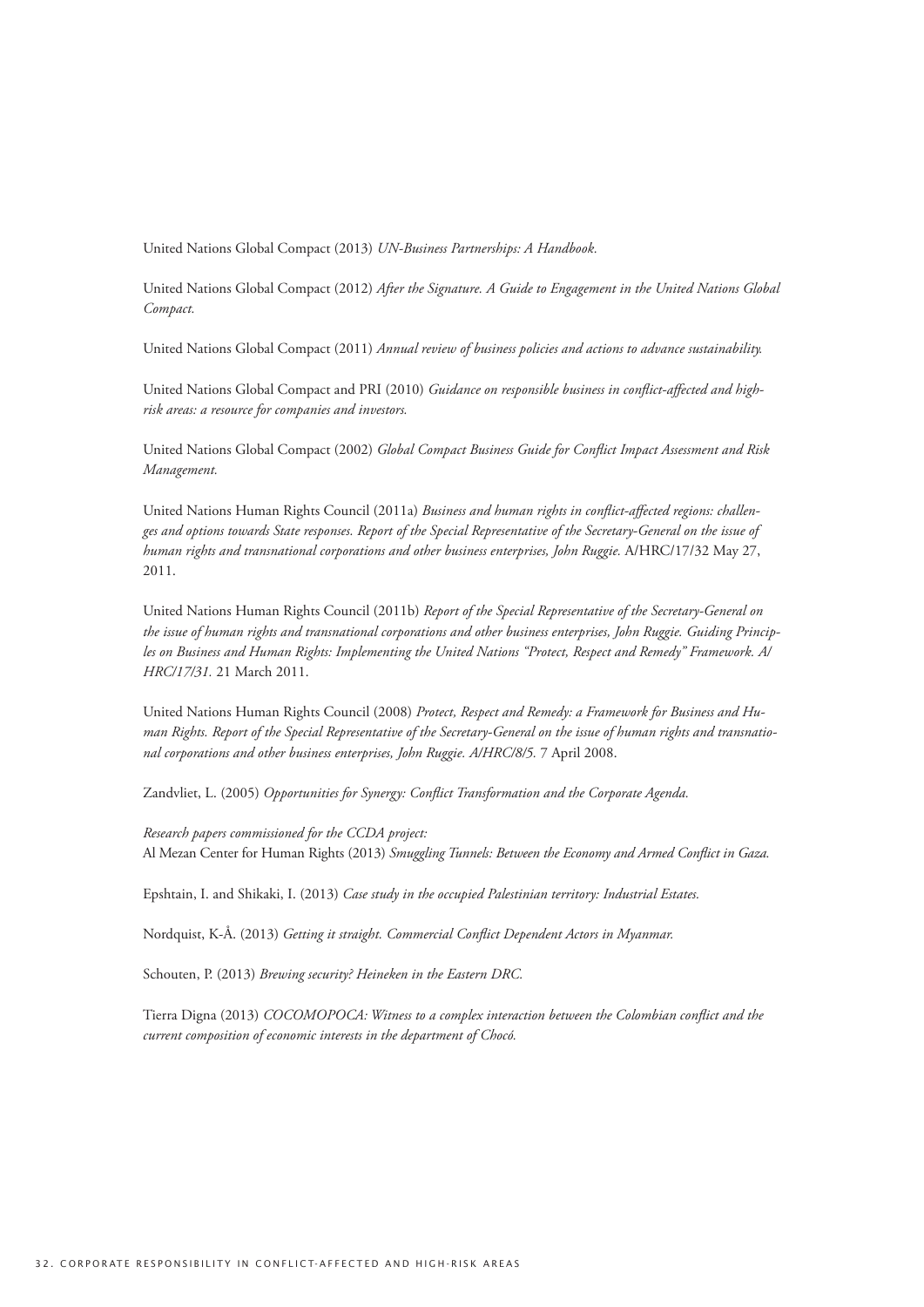#### **APPENDICES**

# Appendix I. International standards, tools and special initiatives on business and human rights in conflict-affected and high-risk areas.

*Below is a select list of established international standards, tools and special initiatives primarily for states and the private sector but also relevant for civil society and other stakeholders engaged in the field of business and human rights. Hyperlinks are included in the table for easy access.*

| INSTRUMENT                                                                                                       | <b>HOST AGENCY</b> | <b>DESCRIPTION</b>                                                                                                                                                                                                                                                                                                                                                                           |
|------------------------------------------------------------------------------------------------------------------|--------------------|----------------------------------------------------------------------------------------------------------------------------------------------------------------------------------------------------------------------------------------------------------------------------------------------------------------------------------------------------------------------------------------------|
|                                                                                                                  |                    | <b>General principles and guidelines</b>                                                                                                                                                                                                                                                                                                                                                     |
| Protect, Respect and Remedy:<br>a Framework (2008)                                                               | UN                 | Based around three pillars: (i) State duty to protect against human rights<br>abuses, (ii) corporate sector's responsibility to respect human rights, (iii)<br>better access to remedies. http://www.reports-and-materials.org/Ruggie-<br>report-7-Apr-2008.pdf                                                                                                                              |
| <b>UN Guiding Principles on</b><br><b>Business and Human Rights</b><br>(2011)                                    | UN                 | Guiding Principles on the implementation and operationalisation of the<br>'Protect, Respect and Remedy' framework. Aimed at states and businesses.<br>http://www.business-humanrights.org/media/documents/ruggie/ruggie-<br>guiding-principles-21-mar-2011.pdf                                                                                                                               |
| <b>UN Global Compact (2000)</b>                                                                                  | <b>UN</b>          | Ten principles on human rights, labour, environment and anti-corruption.<br>Participating companies: 7,000 (from 145 countries). http://www.unglobal-<br>compact.org/abouttheGC/TheTenPrinciples/index.html                                                                                                                                                                                  |
| Performance Standards on<br><b>Environmental and Social</b><br>Sustainability and its Gui-<br>dance Notes (2012) | <b>IFC</b>         | Applies to IFC clients and projects. It covers performance standards in<br>eight areas, including management of environmental risks; labour condi-<br>tions; community health and security; land acquisition and involuntary<br>resettlement; and indigenous peoples. http://www.ifc.org/wps/wcm/con-<br>nect/c8f524004a73daeca09afdf998895a12/IFC_Performance_Standards.<br>pdf?MOD=AJPERES |
| The OECD Guidelines for<br><b>Multinational Enterprises</b><br>(2011)                                            | OECD               | Principles for responsible business conduct aimed at promoting positive<br>contributions by enterprises to economic, environmental and social pro-<br>gress worldwide. Government-endorsed, addressing MNEs. Participating<br>governments: 42. http://www.oecd.org/daf/inv/mne/48004323.pdf                                                                                                  |
|                                                                                                                  |                    | <b>Tools</b>                                                                                                                                                                                                                                                                                                                                                                                 |
| <b>OECD Risk Awareness Tool</b><br>for Multinational Enterprises<br>in Weak Governance Zones<br>(2006)           | <b>OECD</b>        | Addresses risks and ethical dilemmas for companies investing in countries<br>with weak government, including legal issues, knowing business partners,<br>dealing with public sector officials, and speaking out about wrongdoing.<br>http://www.oecd.org/daf/inv/corporateresponsibility/36885821.pdf                                                                                        |
| The Corporate Engagement<br>Program Framework (2000)                                                             | <b>CDA</b>         | Promotes the development of positive, constructive relationships between<br>companies and the local communities where corporate operations take<br>place. http://www.cdacollaborative.org/programs/corporate-engagement-<br>program/                                                                                                                                                         |
| <b>Red Flags</b>                                                                                                 | Int'l Alert/Fafo   | Lists activities which should raise a 'red flag' of warning to companies<br>for potential legal risks and which may require action. It draws on actual<br>experience and its project website contains case studies on existing inter-<br>national law and court cases. It recently released an iPhone app. http://<br>www.redflags.info/                                                     |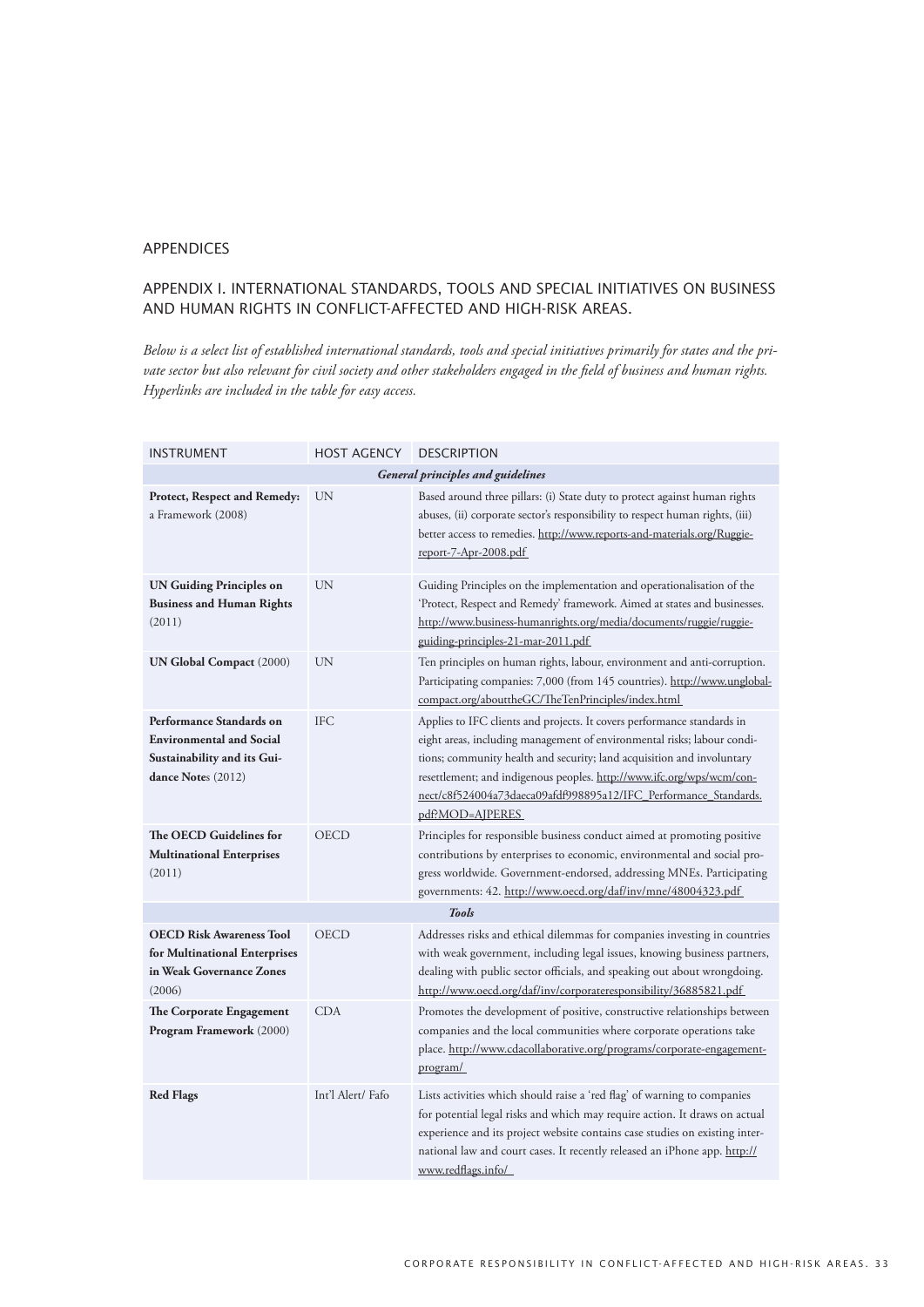| <b>Conflict-Sensitive Business</b><br><b>Practice: Guidance for Extrac-</b><br>tive Industries (2005)<br>The swisspeace Business  | Int'l Alert<br>Swiss-peace                               | Tools for companies engaged in mining, oil and gas, to improve their im-<br>pact on host countries, including understanding and minimising conflict<br>risk and contributing to peace. http://www.international-alert.org/sites/<br>default/files/publications/conflict_sensitive_business_practice_all.pdf<br>Assists business leaders in analysing the political risk environment and de-                                                                                          |  |
|-----------------------------------------------------------------------------------------------------------------------------------|----------------------------------------------------------|--------------------------------------------------------------------------------------------------------------------------------------------------------------------------------------------------------------------------------------------------------------------------------------------------------------------------------------------------------------------------------------------------------------------------------------------------------------------------------------|--|
| <b>Conflict Check (sBCC)</b>                                                                                                      |                                                          | fining strategies to cope with challenges arising from conflict. Web-based<br>self-assessment tool. http://businessconflictcheck.swisspeace.ch/en/                                                                                                                                                                                                                                                                                                                                   |  |
| The Guide for Integrating<br><b>Human Rights into Business</b><br>Management                                                      | BLIHR/UNGC/<br><b>OHCHR</b>                              | Online tool covering global business case, strategy, policy, processes/<br>procedures, capacity/capability, and tracking performance. User-friendly<br>step-by-step questionnaire structured around above themes. http://www.<br>integrating-humanrights.org/                                                                                                                                                                                                                        |  |
| <b>BLIHR Essential Steps</b>                                                                                                      | <b>Business Leaders</b><br>Initiative on<br>Human Rights | The BLIHR Essential Steps complements the 'Guide for Integrating Hu-<br>man Rights into Business Management'. It translates human rights artic-<br>les from international human rights law into practically oriented guidance<br>points on corporate responsibility. http://www.integrating-humanrights.<br>org/data/fe/file/ES%20final%20for%20web.pdf                                                                                                                              |  |
| Guide to human rights<br>Impact Assessment and Ma-<br>nagement (2010)                                                             | <b>IFC/UNGC/IBLF</b>                                     | Practical tool for companies to identify, understand and evaluate human<br>rights impacts of a project at every stage, including preparation, identi-<br>fication, engagement, assessment, mitigation, management, evaluation.<br>Links human rights assessment with management processes. http://www.<br>ifc.org/wps/wcm/connect/Topics_Ext_Content/IFC_External_Corpo-<br>rate_Site/Guide+to+Human+Rights+Impact+Assessment+and+Managem<br>ent (requires registration to download) |  |
| Human Rights Risk Atlas                                                                                                           | Maple-<br>croft                                          | Designed to help business, investors and international organisations<br>assess and mitigate human rights risk. Includes human rights risk indices<br>clustered around human security, labour rights, civil and political rights,<br>and access to remedy. http://maplecroft.com/themes/hr/                                                                                                                                                                                           |  |
| <b>Rights Compatible Grievance</b><br><b>Mechanisms: A Guidance</b><br><b>Tool for Companies and their</b><br>Stakeholders (2008) | Harvard<br>University                                    | Tool for companies and their local stakeholders. The tool aims to achieve<br>sustainable solutions to disputes. It comprises a set of seven principles with<br>24 guidance notes. Principles include legitimacy, transparency, dialogue,<br>learning and other areas. http://www.hks.harvard.edu/m-rcbg/CSRI/publi-<br>cations/Workingpaper_41_Rights-Compatible%20Grievance%20Mecha-<br>nisms_May2008FNL.pdf                                                                        |  |
| Human Rights Compliance<br>Assessment                                                                                             | Danish Institute<br>for Human Rights                     | Online tool to detect human rights risks in company operations, such as<br>impact on stakeholders, including employees, local communities, customers<br>and host governments. Database of 195 questions and 947 indicators. Full<br>version and condensed version (HRCA Quick Check). https://hrca2.human-<br>rightsbusiness.org/                                                                                                                                                    |  |
| <b>Special initiatives</b>                                                                                                        |                                                          |                                                                                                                                                                                                                                                                                                                                                                                                                                                                                      |  |
| The International Code of<br><b>Conduct for Private Security</b><br><b>Providers</b> (ICoC) $(2010)$                              | Swiss Gov't                                              | Aims to clarify international standards for the private security industry<br>operating in complex environments and to improve oversight and accoun-<br>tability. Complaint procedure is pending. Participating companies: 708<br>(from 70 countries). http://www.icoc-psp.org/uploads/INTERNATIO-<br>NAL_CODE_OF_CONDUCT_Final_without_Company_Names.pdf                                                                                                                             |  |
| The Montreux Document on<br><b>Private Military and Security</b><br>Companies (2009)                                              | Swiss Gov't/<br><b>ICRC</b>                              | Provides guidance and reaffirms the obligation on states to ensure that<br>private military and security companies operating in armed conflict<br>comply with international humanitarian and human rights law. Parti-<br>cipating governments: 46. http://www.icrc.org/eng/assets/files/other/<br><u>icrc_002_0996.pdf</u>                                                                                                                                                           |  |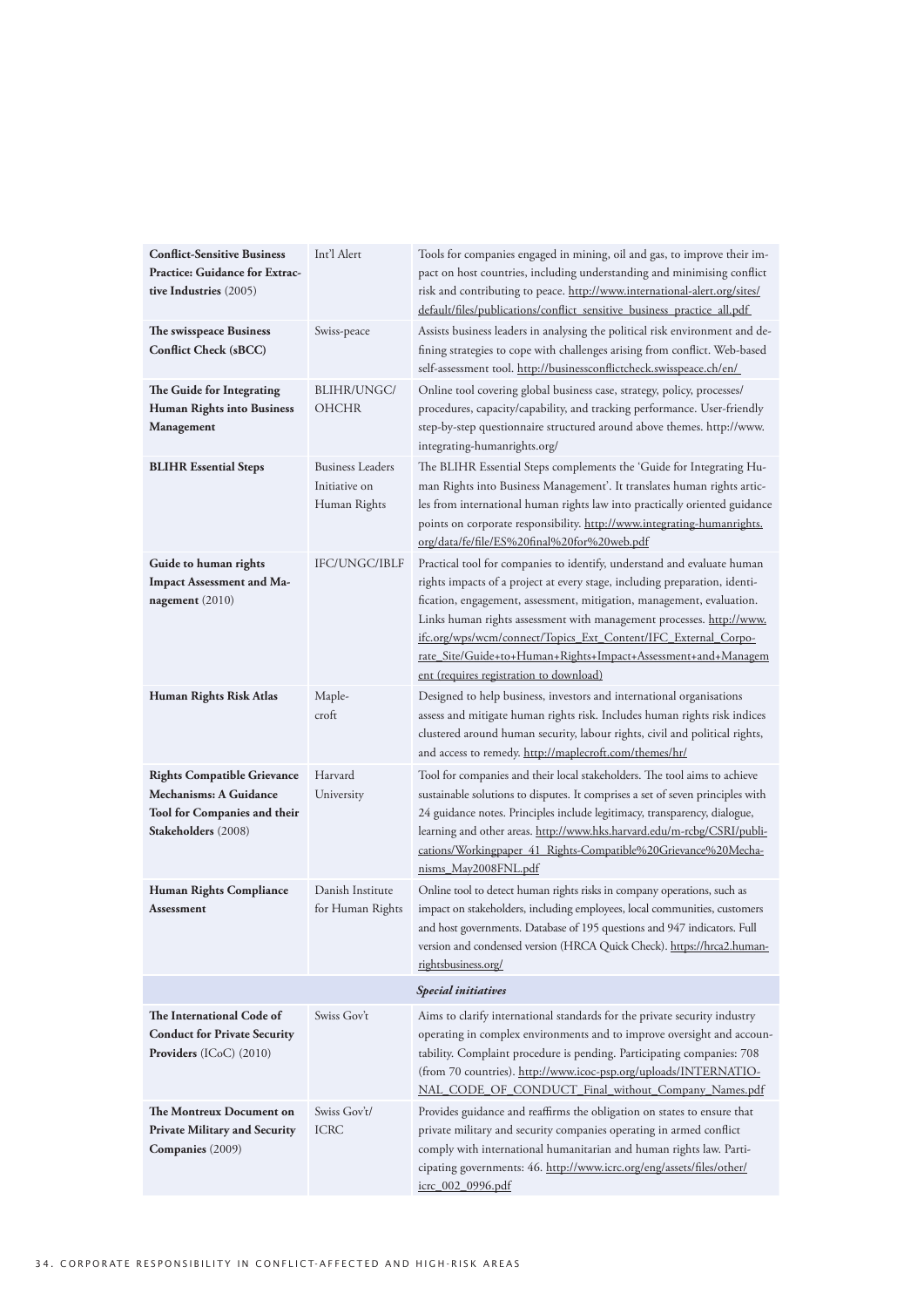| <b>Voluntary Principles on</b><br><b>Security and Human Rights</b><br>(2000)                                                                                | US/UK/NL/Nor-<br>way+ companies<br>& NGOs | Principles to guide companies in the extractive and energy sectors in<br>maintaining security while ensuring respect for human rights. Participating<br>governments: 8; corporations: 22; NGOs: 10. http://www.voluntaryprincip-<br>les.org/files/voluntary_principles_english.pdf |
|-------------------------------------------------------------------------------------------------------------------------------------------------------------|-------------------------------------------|------------------------------------------------------------------------------------------------------------------------------------------------------------------------------------------------------------------------------------------------------------------------------------|
| <b>OECD Due Diligence Gui-</b><br>dance for Responsible Supply<br><b>Chains of Minerals from</b><br>Conflict-Affected and High-<br><b>Risk Areas</b> (2013) | <b>OECD</b>                               | Recommendations to help companies respect human rights and avoid<br>contributing to conflict through their mineral purchasing decisions and<br>practices. http://www.oecd.org/daf/inv/mne/GuidanceEdition2.pdf                                                                     |
| The Kimberly Process Certifi-<br>cation Scheme, KPCS (2003)                                                                                                 | Inter-gov't ini-<br>tiative               | KPCS contains requirements for controlling rough diamond production<br>and trade. Participating governments: 81. http://www.kimberleyprocess.<br>com/                                                                                                                              |
| The Extractive Industries<br><b>Transparency Initiative (EITI)</b><br>(2002)                                                                                | Gov't/<br>companies<br>NGOs               | A set of principles for openness and accountable management of revenues<br>from natural resources. Supporting governments: 17; companies: 81; NGOs:<br>8. http://eiti.org/files/English_EITI%20STANDARD_11July_0.pdf                                                               |